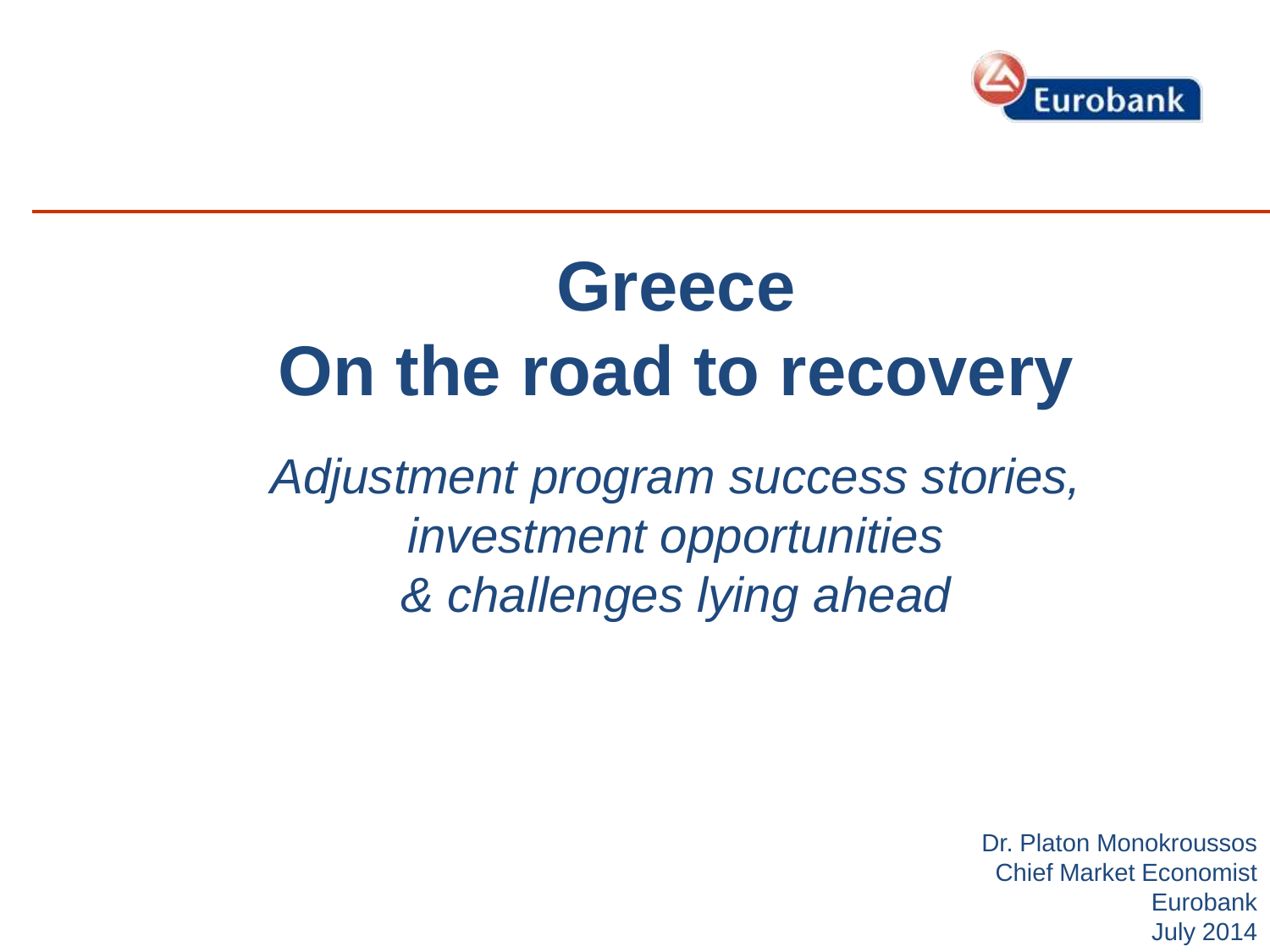# **Adjustment program success stories & socioeconomic costs**



| <b>Success stories</b>                                          | 2009    | 2013   | △ 2013/2009<br>(improvement)   |
|-----------------------------------------------------------------|---------|--------|--------------------------------|
| General government balance (% GDP)                              | $-15.6$ | $-3.2$ | $12.4$ ppts                    |
| General government primary balance (% GDP)                      | $-10.5$ | 0.8    | $11.3$ ppts                    |
| Interest expense (euro bn)                                      | 12.3    | 7.2    | 5.1 billion                    |
| Current account balance (% GDP)                                 | $-11.2$ | 0.7    | 11.9 ppts                      |
| Current account excl. oil, ships & net interest payment (% GDP) | $-2.6$  | 7.1    | 9.7 ppts                       |
|                                                                 |         |        |                                |
| Socioeconomic costs                                             | 2009    | 2013   | △ 2013/2009<br>(deterioration) |
| Nominal GDP (euro bn)                                           | 231.1   | 182.1  | 49 bn                          |
| Unemployment rate (%, e.o.p)                                    | 10.5    | 27.1   | 16.6 ppts                      |
| Total number of employeed of 15yrs of age and over (thousands)  | 4,461   | 3,573  | 888 thousands                  |
| Gross public debt (% GDP)                                       | 129.7   | 175.1  | 45.4 ppts                      |
| Rise in gross public debt due to snowball effect (ppts-of-GDP)  |         |        | 59ppts                         |

Source: ELSTAT, BoG, Eurobank Global Markets Research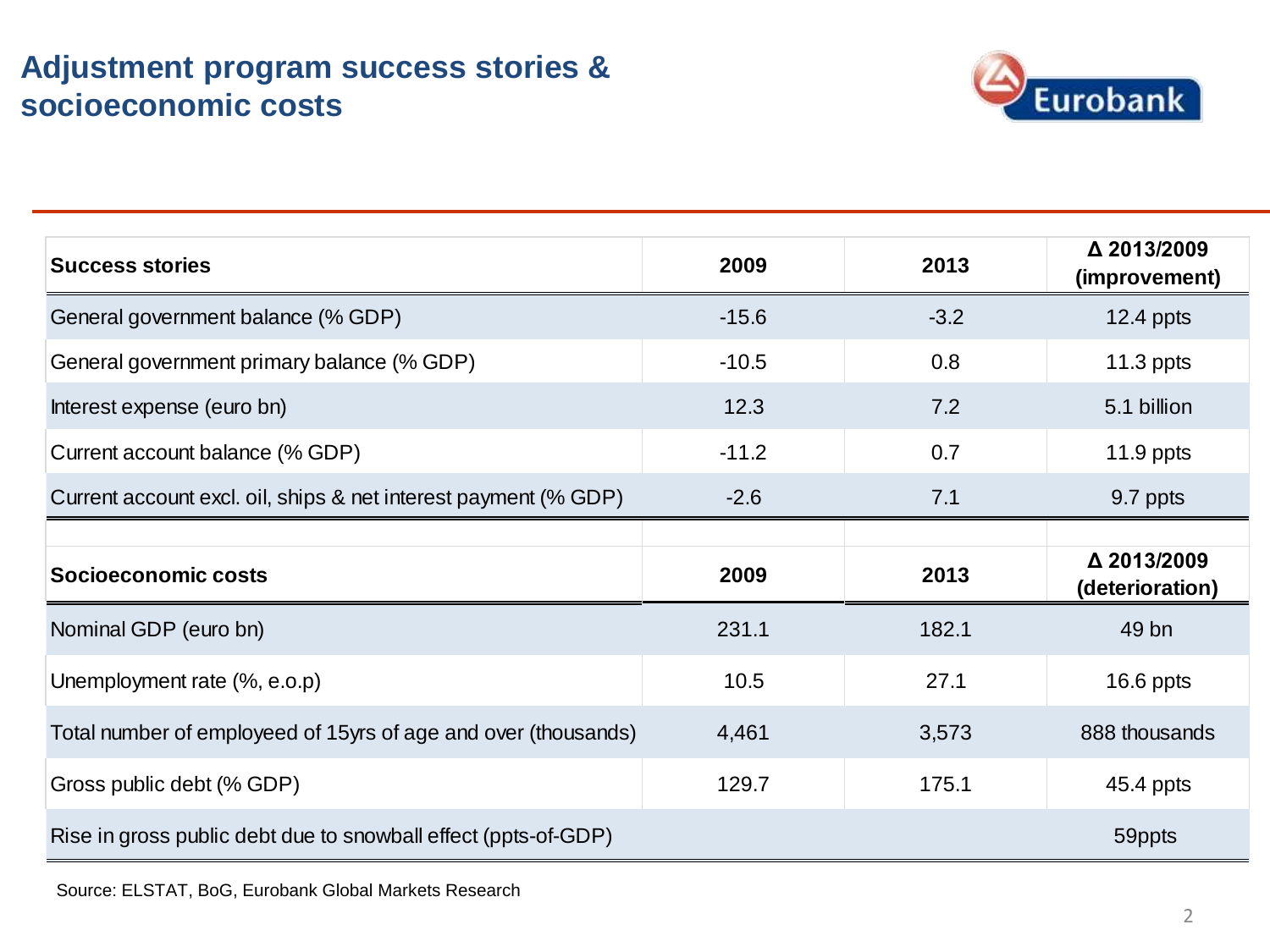

### *Summary of views*

- $\checkmark$  improvement in sentiment indicators increasingly reflected in hard economic data
- $\checkmark$  real GDP growth to shift into positive territory from Q3 2014 onwards
- $\checkmark$  upside risks to the troika forecasts for private consumption & imports growth
- $\checkmark$  tourism, energy, manufacturing (food processing), agriculture, retail & whole trade among the main growth drivers in the coming decade

### *Risks*

negative carry over from last year's recession (-0.6ppts)

still negative savings rate of households & huge disinvestment in the domestic economy

supply-side constraints to domestic credit

reforms fatigue and resistance from vested interests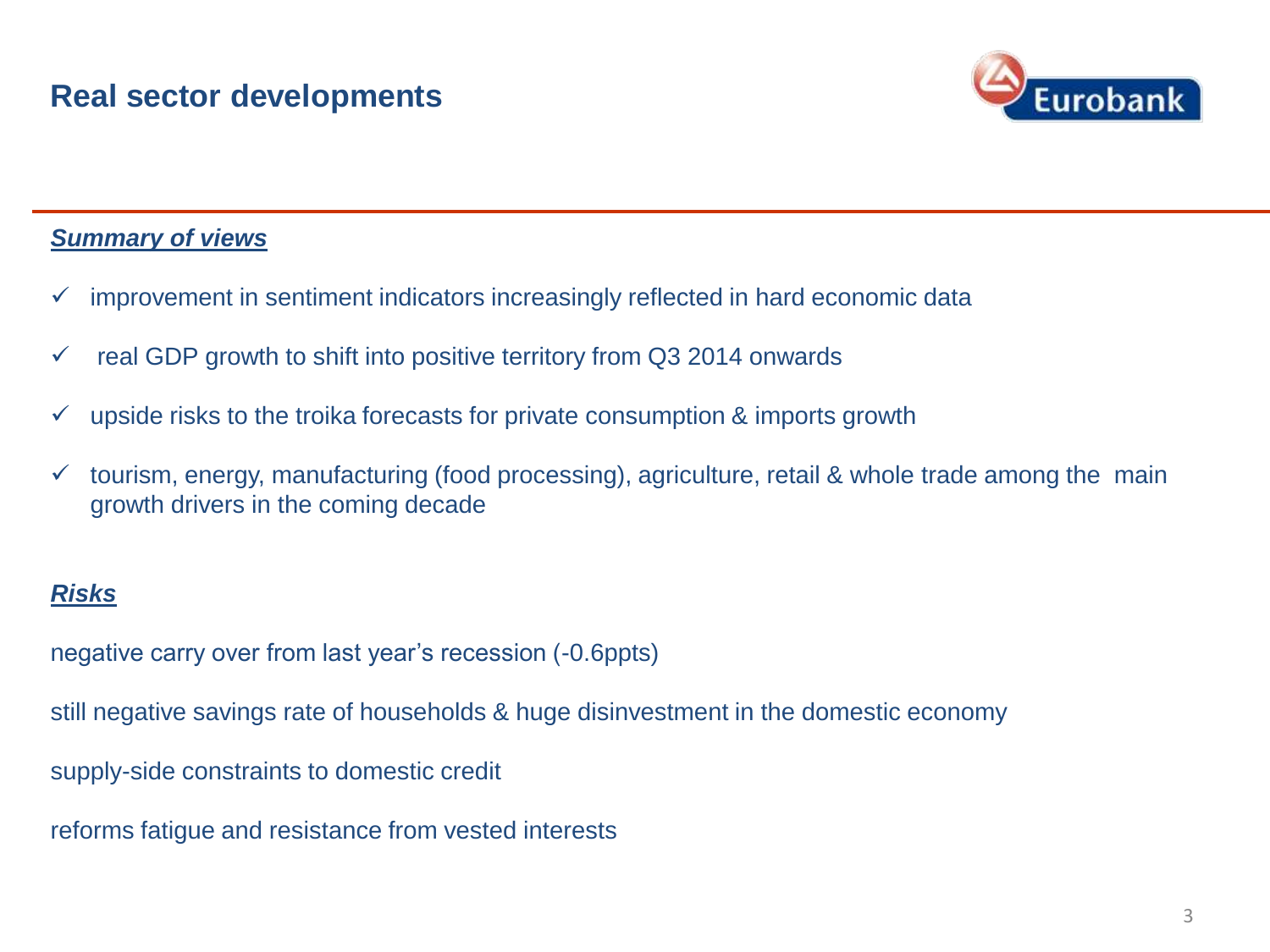# **Tourism sector contribution**  *16.5% in GDP (GVA); 18.5% of total employment*



*2014(f): 19mn visitors; >13bn direct revenue 2021 target: 22-24mn visitors; €18-19bn in direct revenue* 



**Travel receipts ( EUR bn)**



**Incoming passenger traffic: January-May 2014, YoY%**

**Incoming passengers in 2013 by country of origin (% of total arrivals from non-EU countries)**

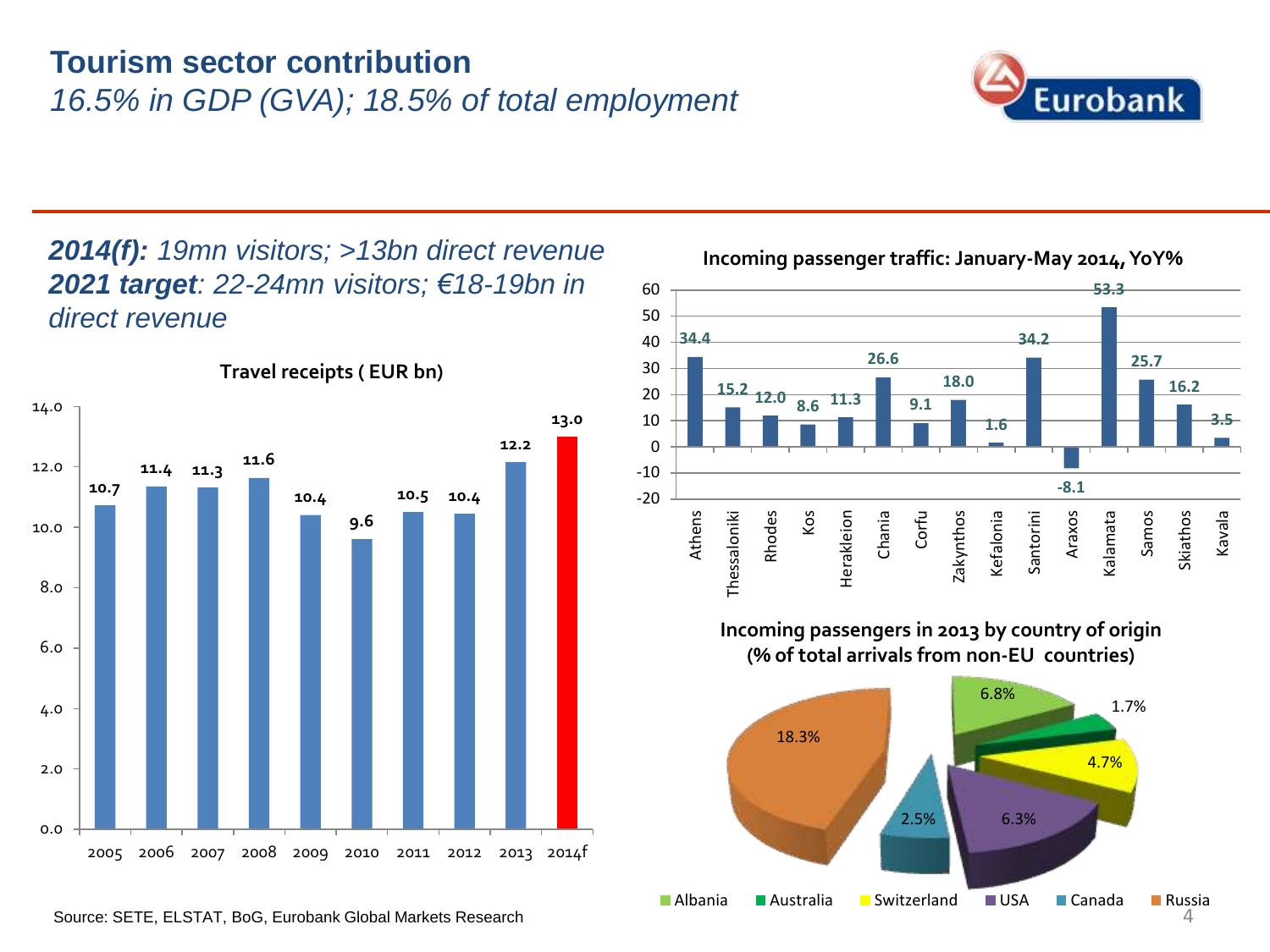# **Industrial sector contribution**

# *Industry (incl. construction) 16% in GDP (GVA); manufacturing 10% in GDP*



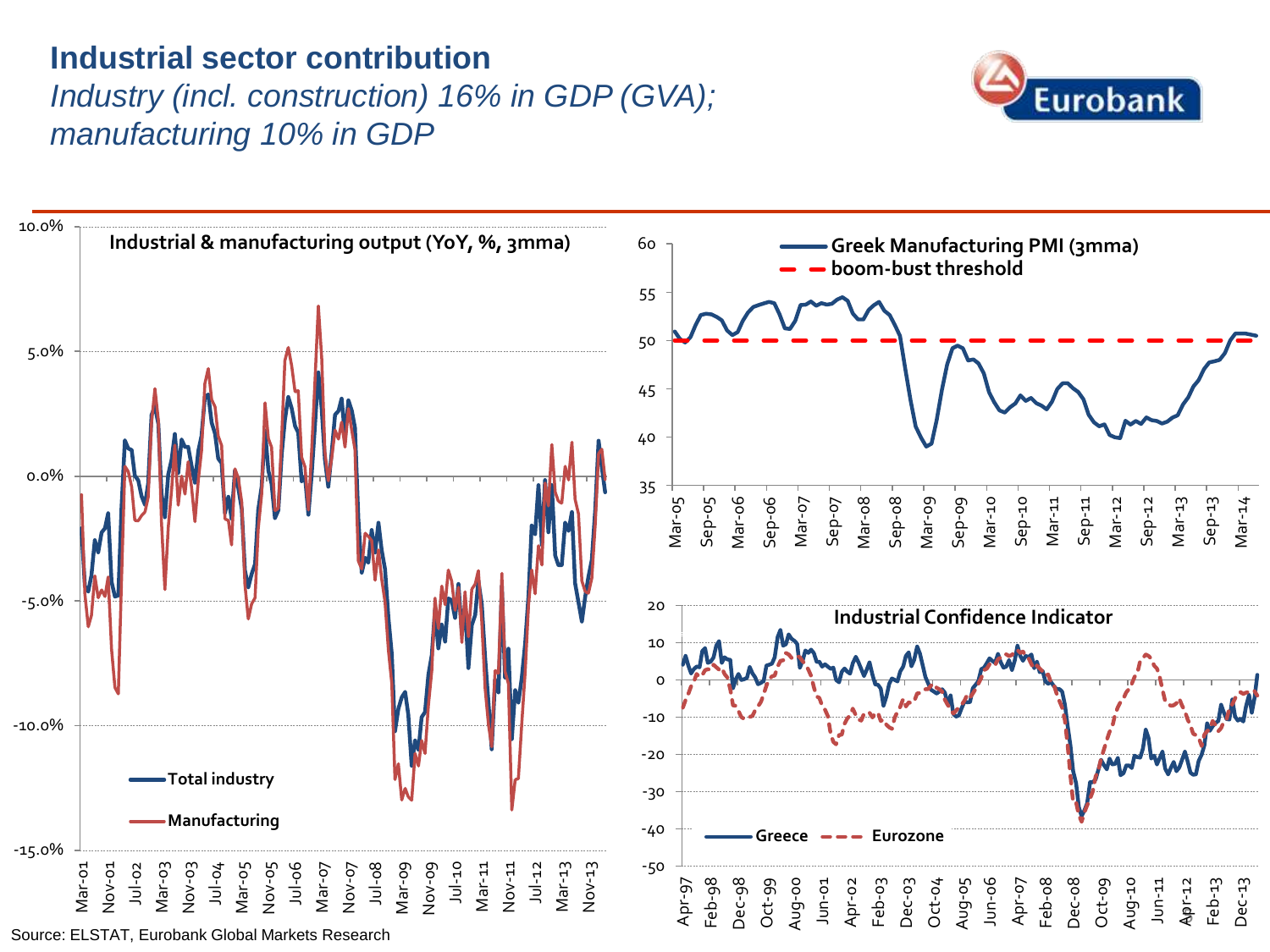# **Trade contribution**  *Retail & wholesale19% in GDP (GVA) &18% in total employment; retail 7% in GDP*



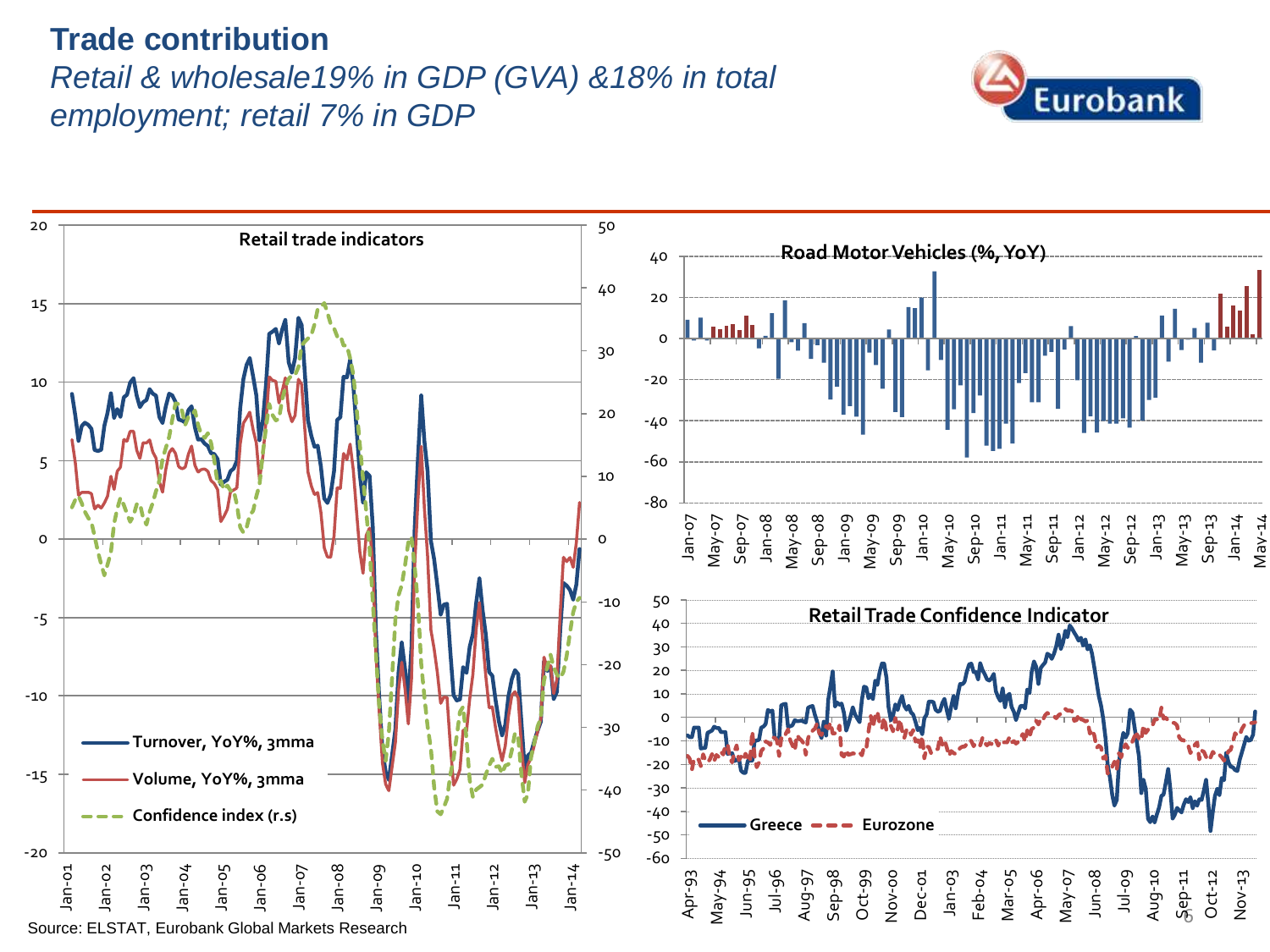### **Construction sector contribution** *GVA: 3.5% vs.16.3% in 2006*



| Eurobank Research VECM model for explaining residential housing<br>prices in Greece |                 |         |  |
|-------------------------------------------------------------------------------------|-----------------|---------|--|
| (realizations & forecasts, YoY %)                                                   |                 |         |  |
|                                                                                     | <b>Baseline</b> | Adverse |  |
| 2008                                                                                | 0.3             | 0.3     |  |
| 2009                                                                                | $-4.2$          | $-4.2$  |  |
| 2010                                                                                | $-7.0$          | $-7.0$  |  |
| 2011                                                                                | $-6.7$          | $-6.7$  |  |
| 2012                                                                                | $-12.8$         | $-12.8$ |  |
| 2013                                                                                | $-9.3$          | $-9.3$  |  |
| 2014(f)                                                                             | $-5.9$          | $-9.0$  |  |
| 2015(f)                                                                             | 1.0             | $-3.9$  |  |
| 2016(f)                                                                             | 2.9             | 0.9     |  |

Source: BoG , Eurobank Global Markets Research



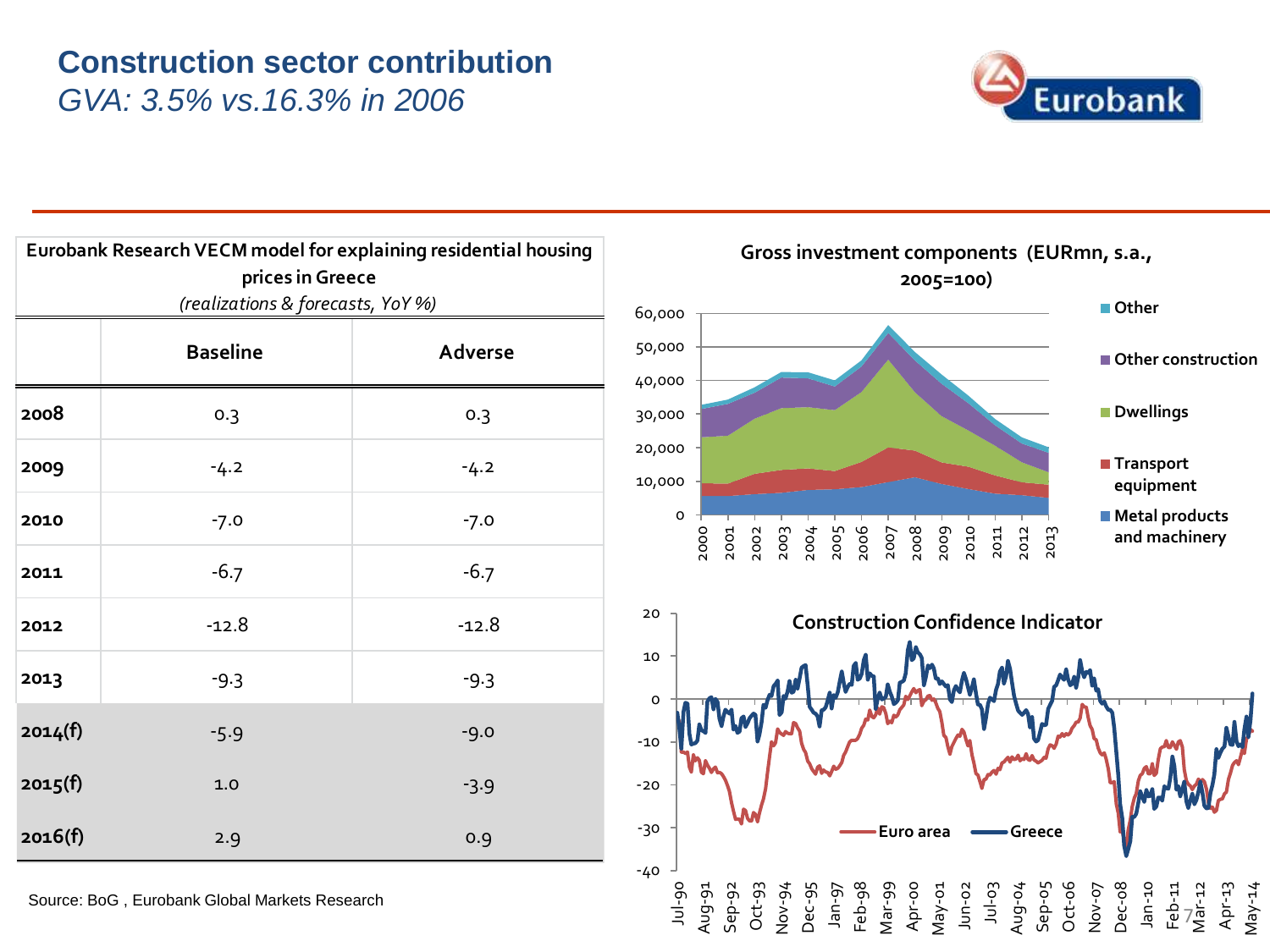### **Eurobank GDP NOWcasting model**  *Q2 2014 estimate & short-term forecasts*



8 2013 Q4

-35.0% -25.0%



-15.0%

2001 Q1

2001 Q4<br>2002 Q<sub>3</sub> 2002 2003 Q2 2004 Q1 2004 Q4 2005 Q3 2006 Q2 2007 Q1 2007 Q4 2008 Q3 2009 Q2 2010 Q1 2010 Q4 2011 Q3 2012 Q2 2013 Q1

-10.0%

**Source: EL.STAT., Eurobank GDP Nowcasting Model estimates based on the following** 

#### **high-frequency indicators:**

"RS","AUTO","UNEMPL","NOFEMP","HIRES","CPI","BUILD","IP","MA NF","MANORDER","IPTURN","CREDIT","REERCPI", "REERULC","ECONSENT","ASEVOL"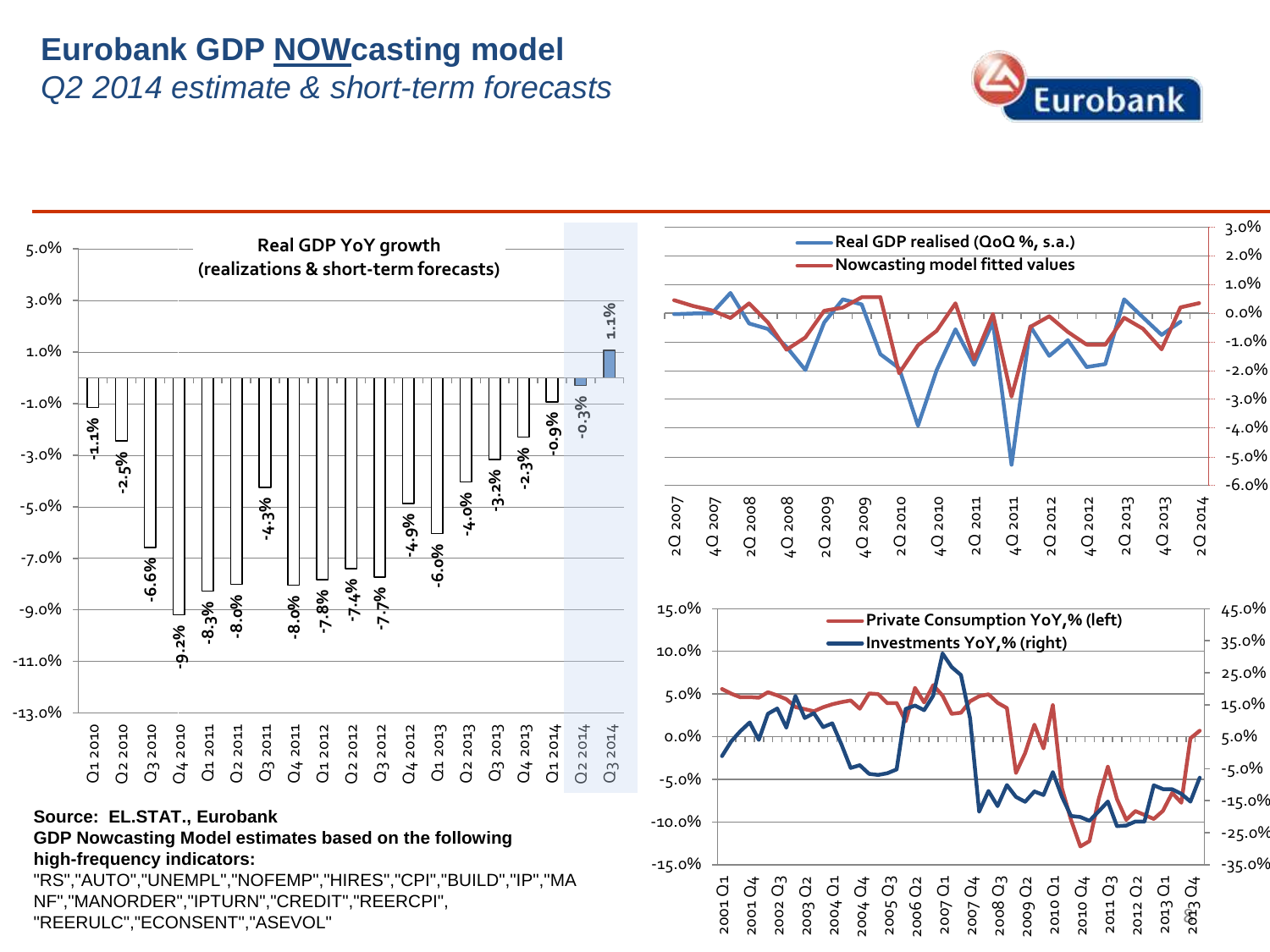### **Labor market conditions**

# *Unemployment still unacceptably high, but gradual improvement already underway*





Source: EL.STAT, Ministry of Labour , ERGANI, IMF (June 2014), Eurobank Global Markets Research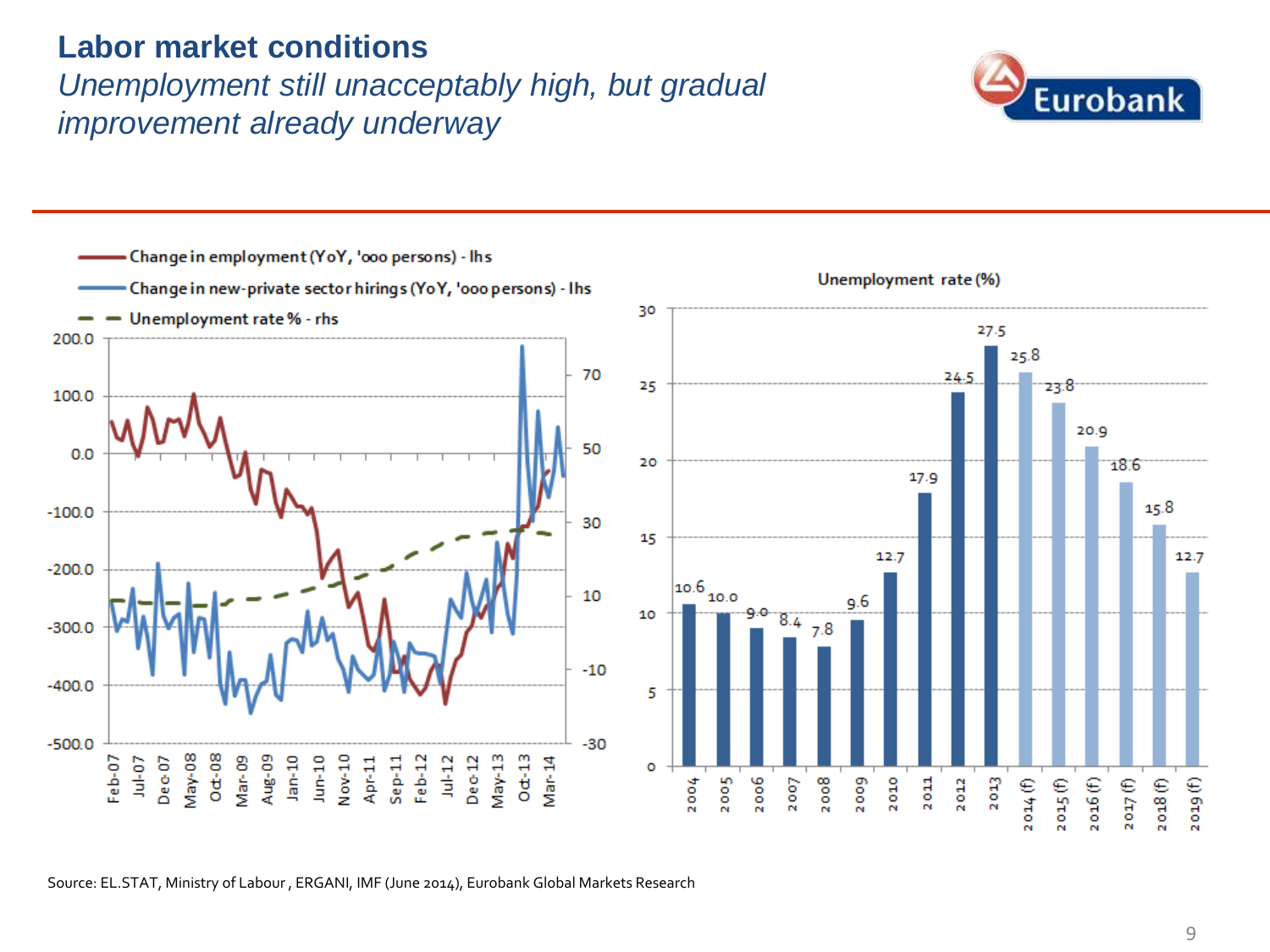# **Greek GDP realizations and forecasts**

*Components, contributions & risks*





Source: IMF , EC, ELSTAT, Eurobank Global Markets Research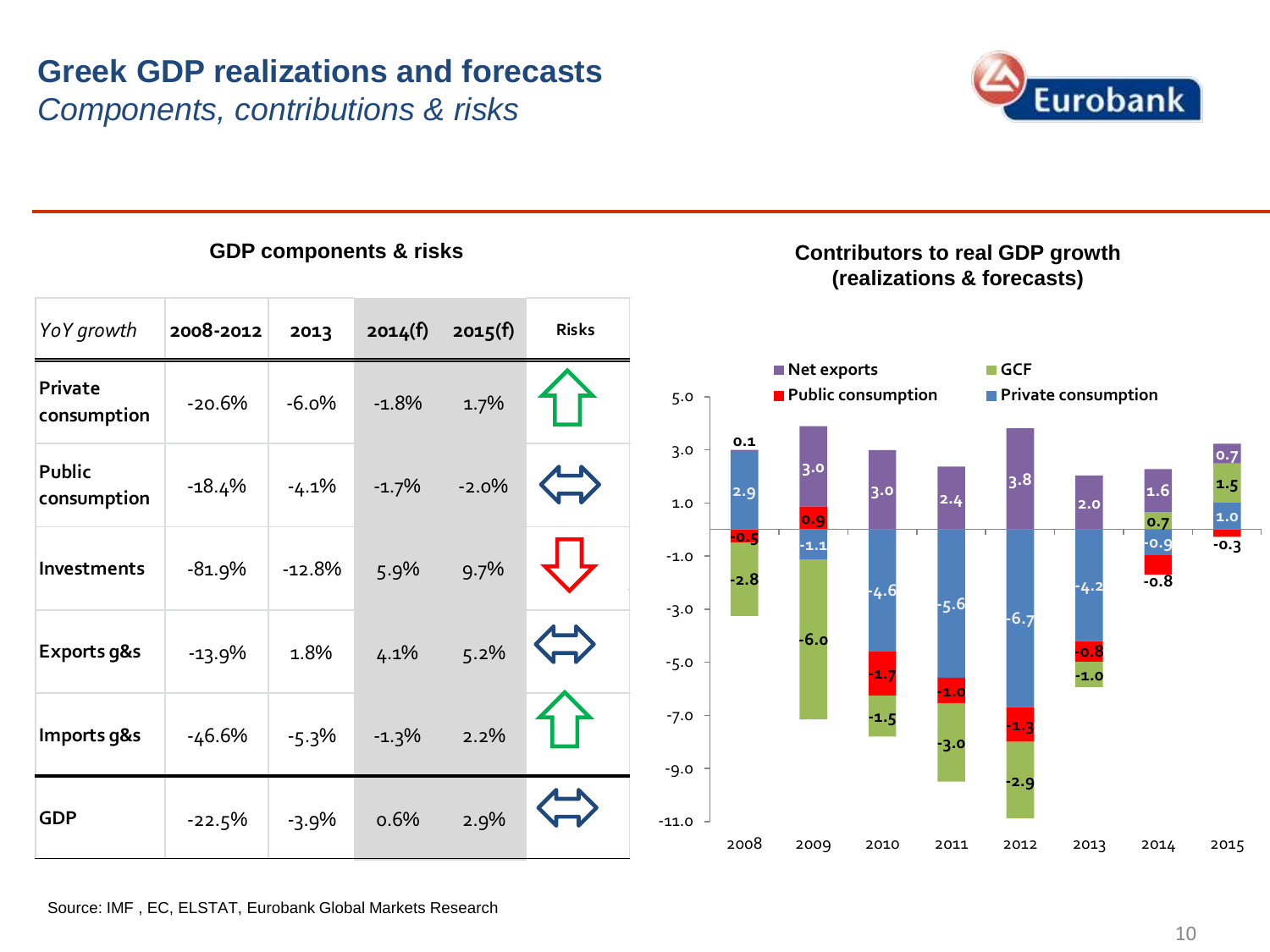### **Potential sources of long-term economic growth**



#### **Additional annual GVA (in EURbn) over 10-year horizon**



| Manufacturing of generics pharmaceuticals                  | <b>Rising Stars</b><br>1.9 |
|------------------------------------------------------------|----------------------------|
| Aquaculture                                                | 1.4                        |
| Regional Cargo & Logistics hub (tsansshipment and gateway) | 1.3                        |
| Long-term and Elderly care                                 | 1.0                        |
| Waste Management                                           | 0.6                        |
| Medical Tourism (mainly outpatient)                        | 0.45                       |
| <b>Greek Specialty Foods</b>                               | 0.1                        |
| Classics hub                                               | 0.027                      |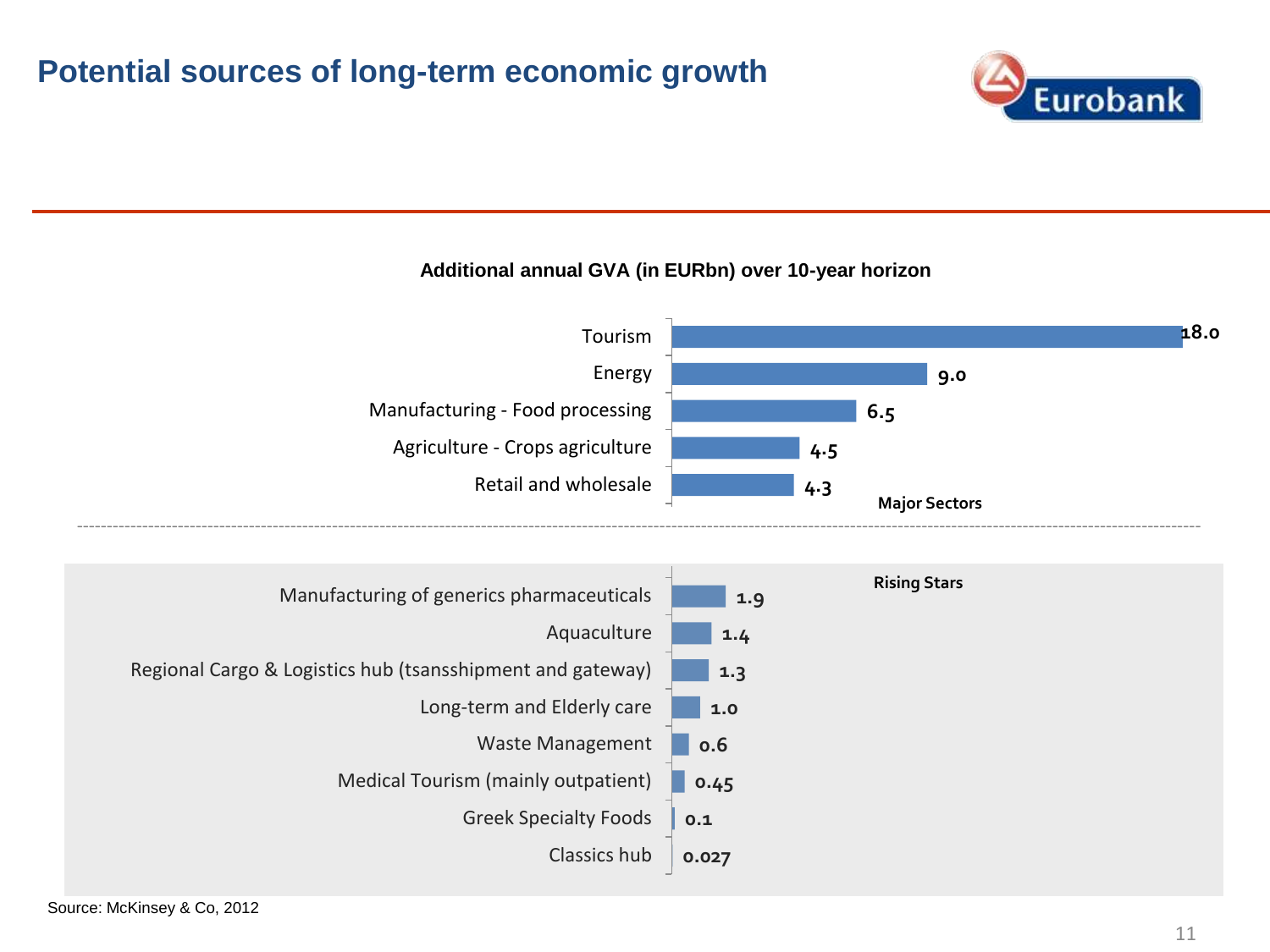

### *Summary of views*

- $\checkmark$  fiscal adjustment unpredicted by historical standards
- $\checkmark$  State budget execution data support attainability of full-year fiscal target
- $\checkmark$  full coverage of projected financing gap achievable up to at least 2020
- $\checkmark$  public debt more sustainable now than in 2009
- $\checkmark$  new debt relief (OSI) expected upon completion of next troika review

### *Risks*

recent court decisions to cancel certain wage cuts in 2012 (armed forces & emergency services personnel) may create the need for offsetting budgetary measures

challenging medium-term primary surplus target (4.0%-4.5%-of-GDP)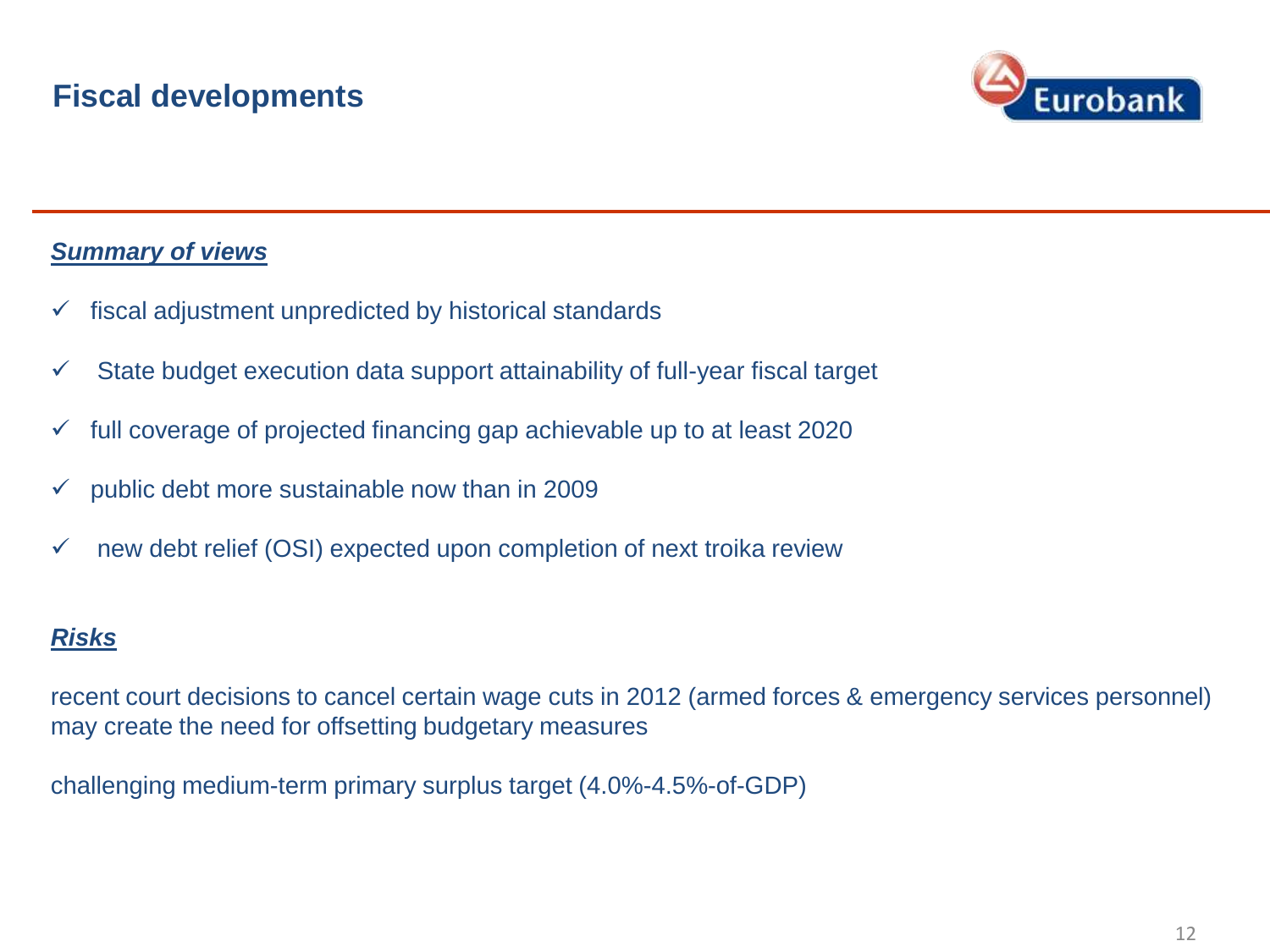# **Fiscal adjustment unprecedented by historical standards** *Adjustment mainly driven by the expenditure side*



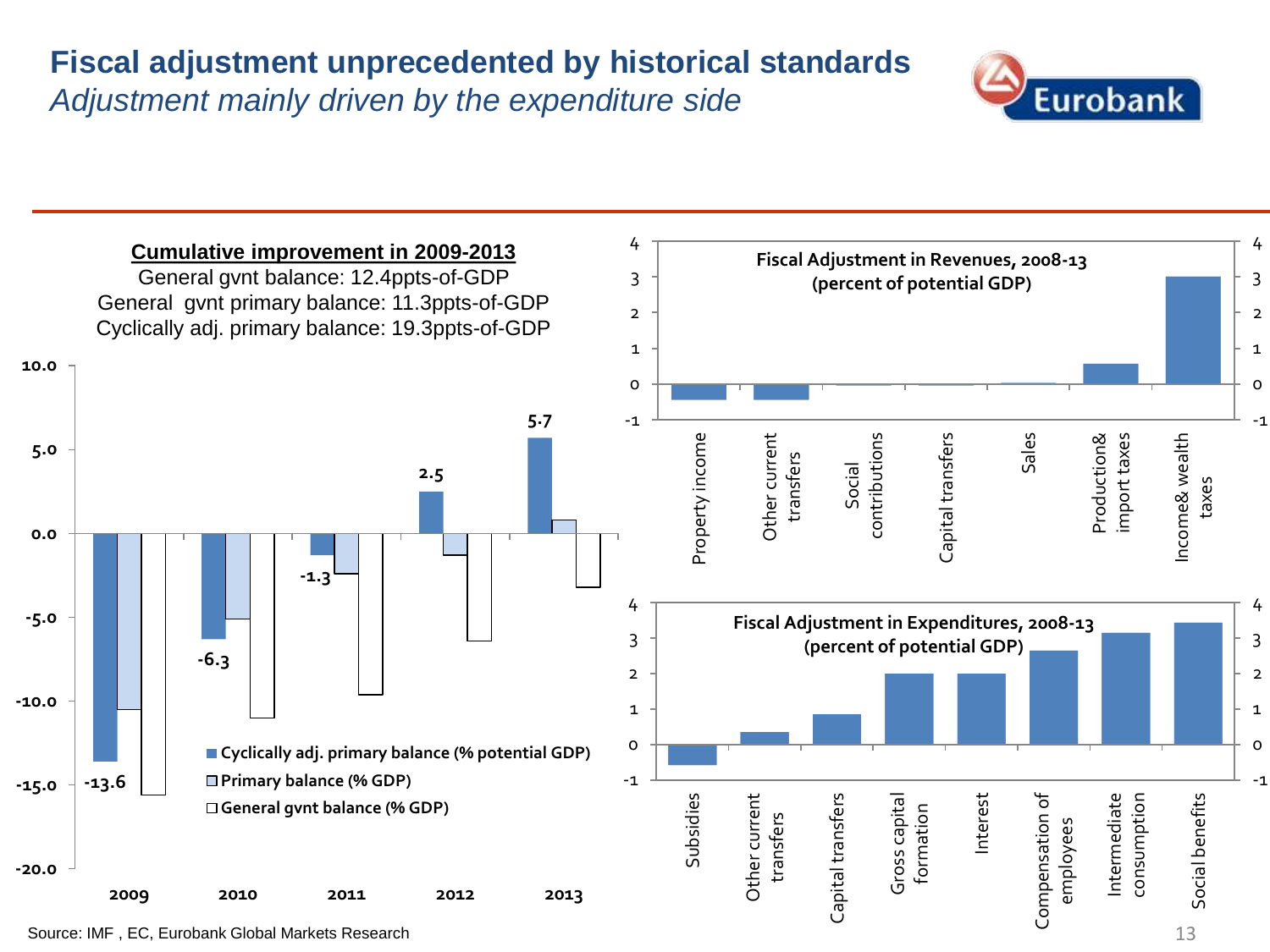# **Public debt more sustainable now than in 2009**

*That is, despite the rise in the debt ratio by ca 45.5ppts over the period 2009-2013* 





#### Source: IMF , EC, Eurobank Global Markets Research

Slovenia

**5.5**

Italy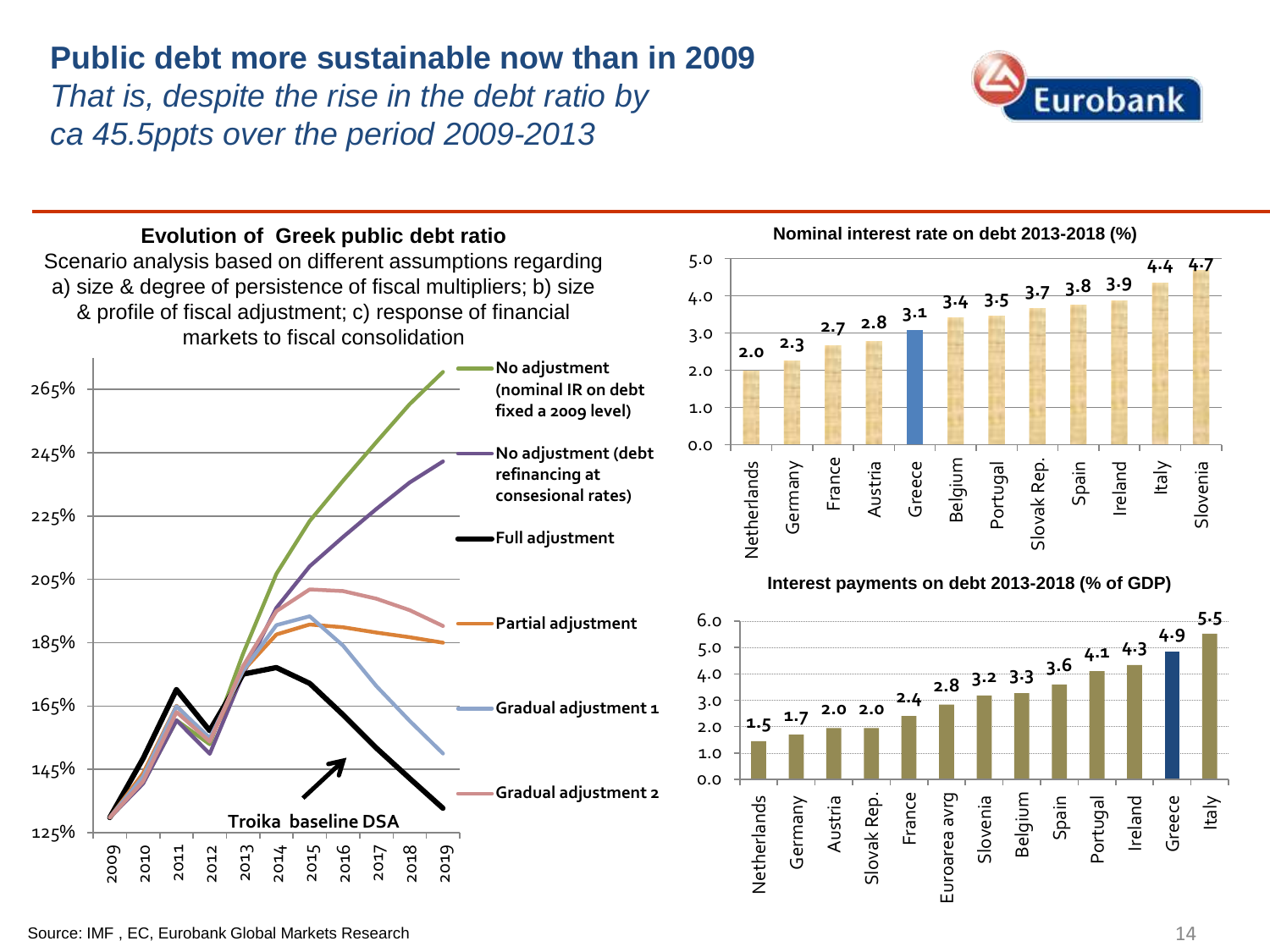### **Eurobank new debt relief proposal:**

*GLF swap into 50yr amortizing bond with 10yr grace on interest payments and fixed interest of ca 0.6%* 



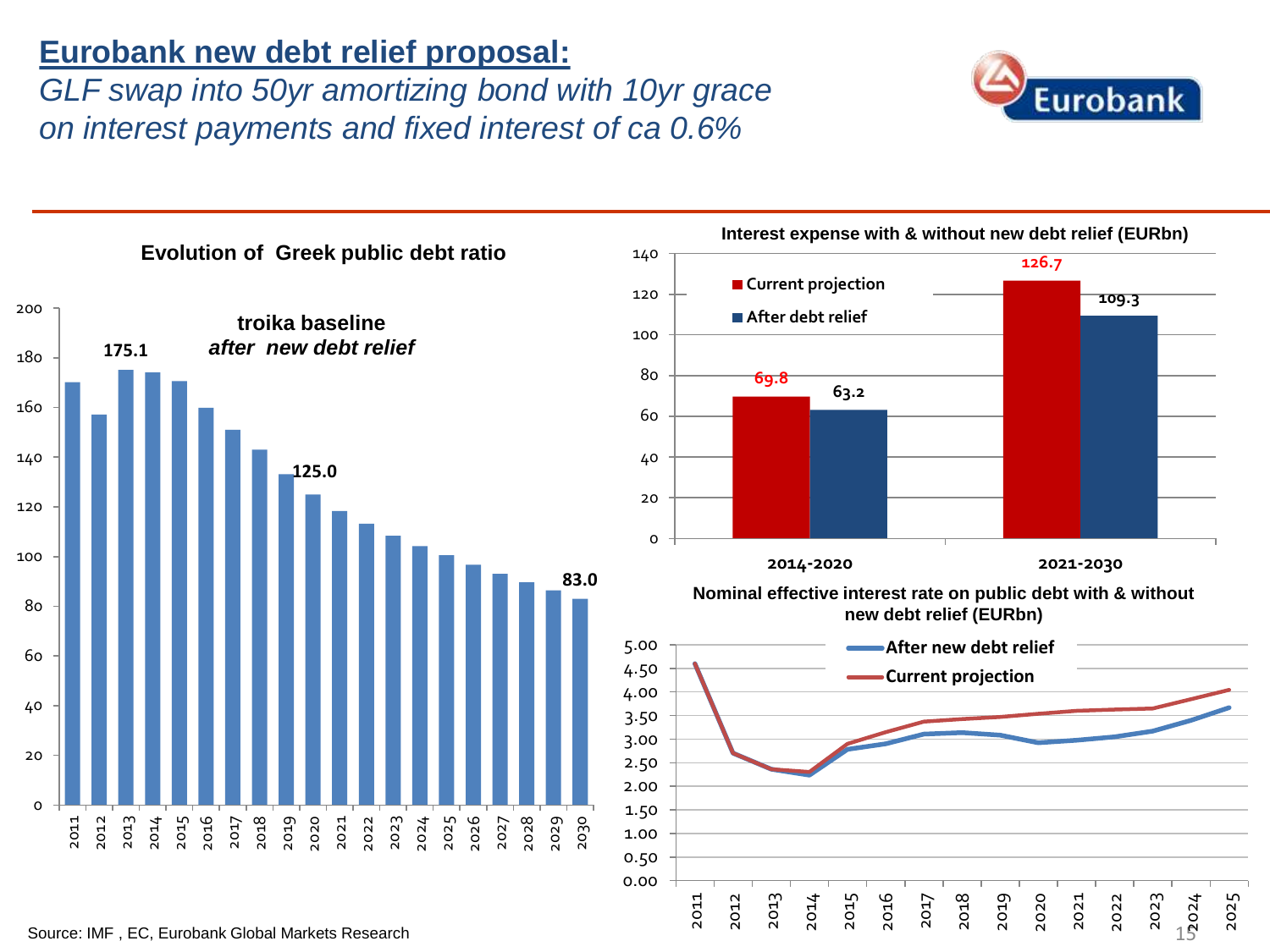# **Full coverage of projected financing gap attainable up to at least 2020**



*without recourse to a new aid package from official lenders*

**Projected evolution of general government borrowing needs & funding sources** 

| $= 0.15$ , cannanative annoam.c/                                                                                                        |           |           |  |
|-----------------------------------------------------------------------------------------------------------------------------------------|-----------|-----------|--|
|                                                                                                                                         | 2014-2016 | 2017-2020 |  |
| A. Gross borrowing need<br>(government cash deficit, amortizations, other)                                                              | 61.1      | 56.3      |  |
| <b>B. Financing source</b>                                                                                                              |           |           |  |
| (EU/IMF loans, market access, privatization revenue,<br><b>ANFA&amp; ESM profits)</b>                                                   | 58.0      | 52.5      |  |
| C. Financing gap (A-B.)<br>"-" indicates deficit ; "+" indicates surplus                                                                | $-3.1$    | $-3.8$    |  |
| D. Strategies to cover financing gap with internal<br>sources other than bond issuance<br>(rollover of 5yr ETEAN bond; purchase of bank | 5.0       | 5.5       |  |
| preference shares by the State, use of government sub-<br>sector deposits via repos; new debt relief)                                   |           |           |  |

(EURbn, cumulative amounts)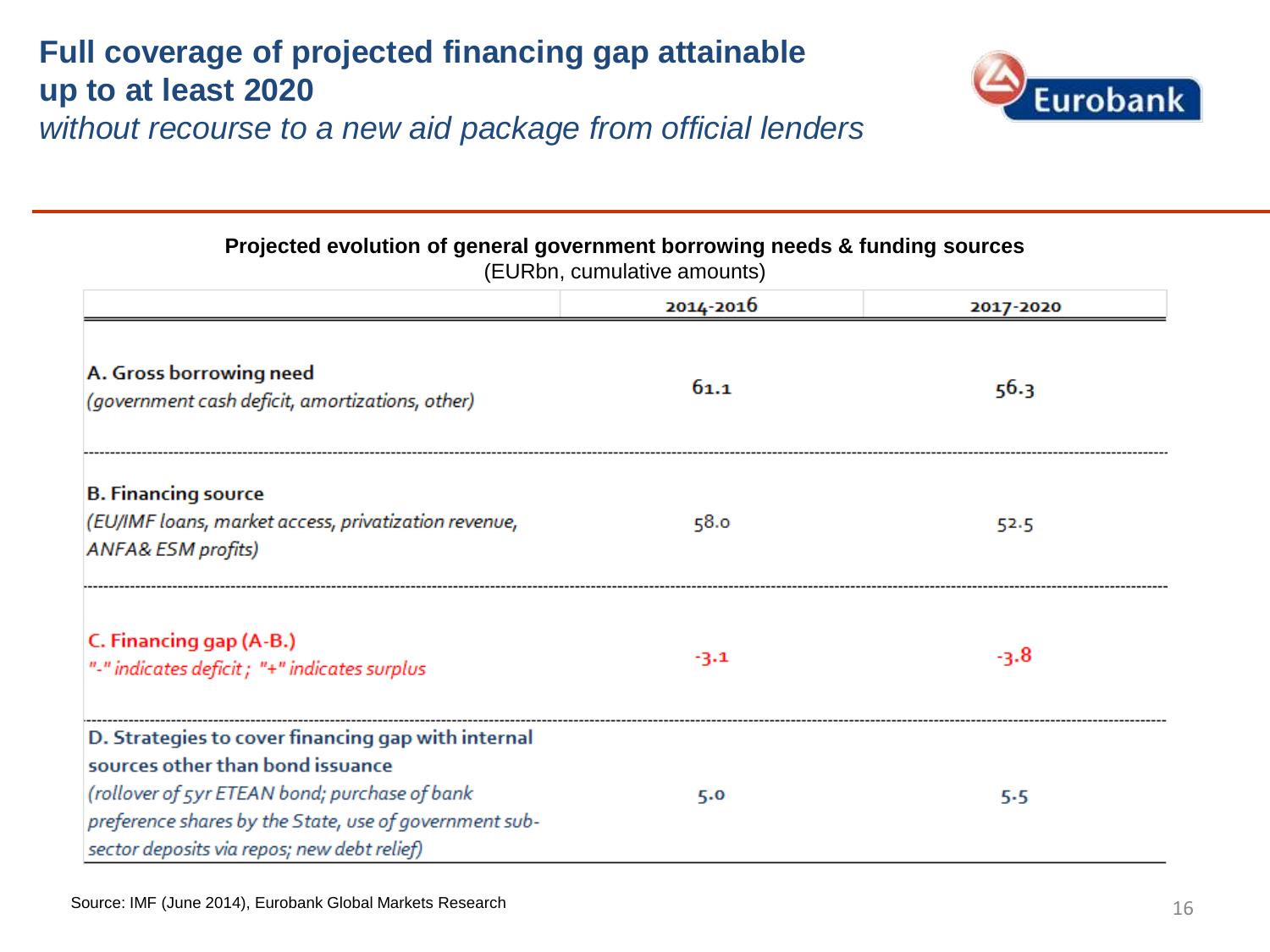### **External sector developments & competiveness** *Summary of views*



### *Summary of views*

- $\checkmark$  surplus CA for the first time on record
- $\checkmark$  improvement mainly driven by huge imports contraction, higher services exports and lower interest payment on public debt (PSI & DBB)
- $\checkmark$  cumulative losses in post EUR-entry wage cost competitiveness already eliminated

### *Risks*

structural CA still at a deficit of ca 4%-of-GDP

concerns remain as to the performance of merchandise exports excl. fuels

CPI-based REER still overvalued by slightly over 10ppts

improving environment for foreign direct investment, but FDI-to-GDP ratio still lower than EU average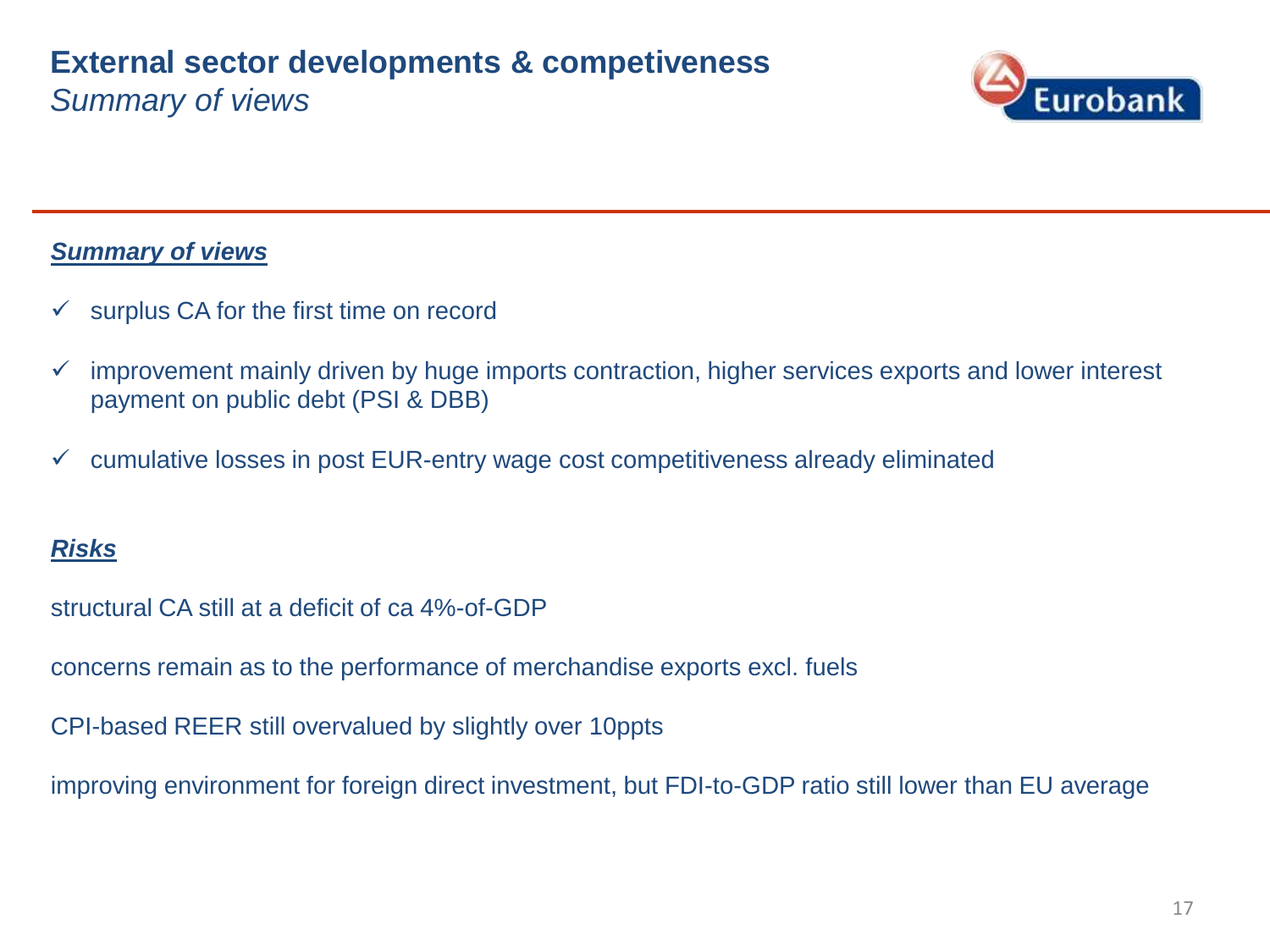# **A surplus CA in 2013 for the first time on record**

*Improvement mainly driven by the sharp contraction of imports, higher services exports (tourism) and lower interest payments on public debt (PSI & DBB)* 





Source: BoG, AMECO, Eurobank Global Markets Research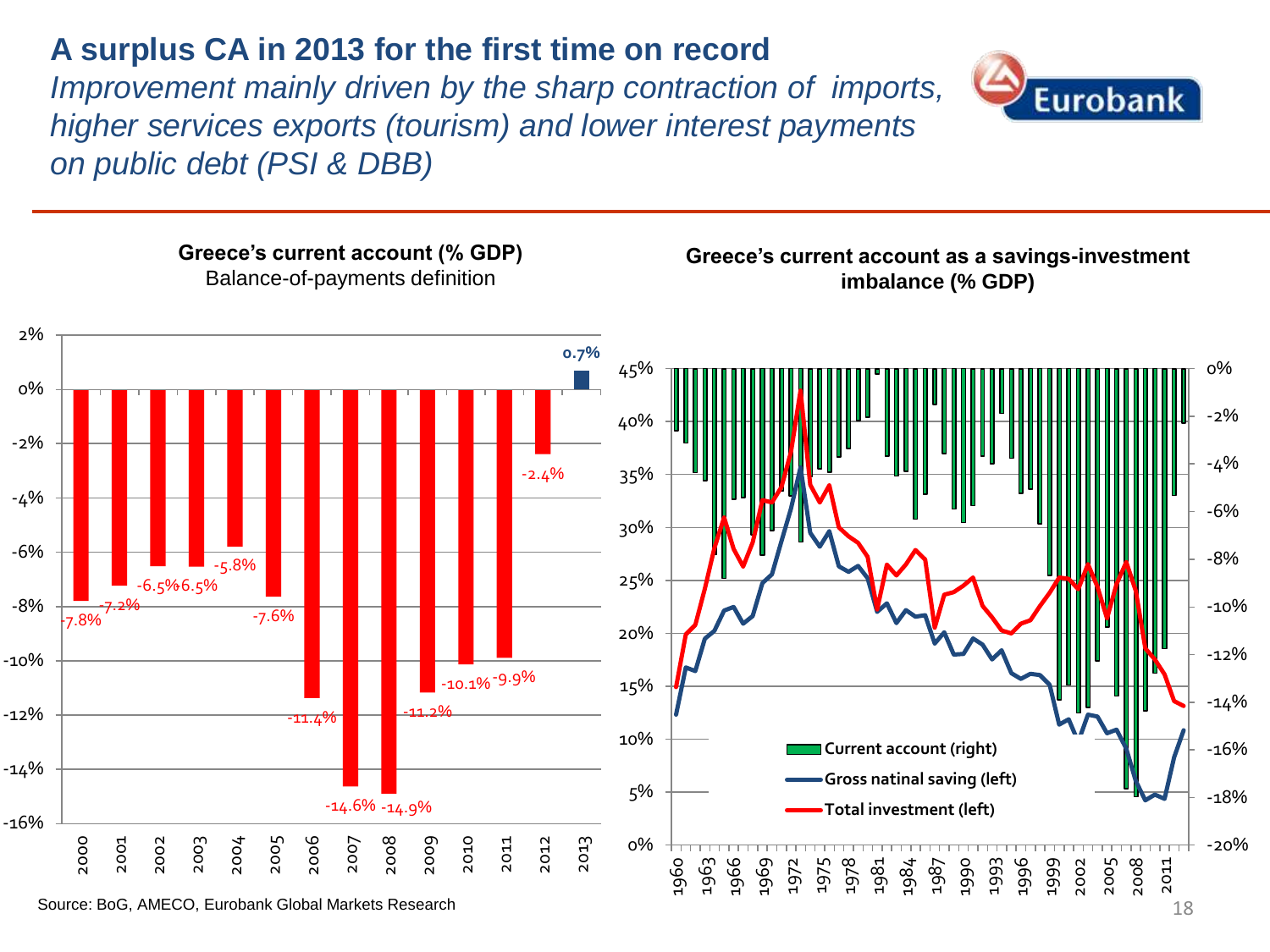### **Export & import trends**

*Lingering concerns as to the performance of merchandise exports despite the rapid improvement in wage cost competitiveness* 



**Annual growth of export s & imports** 





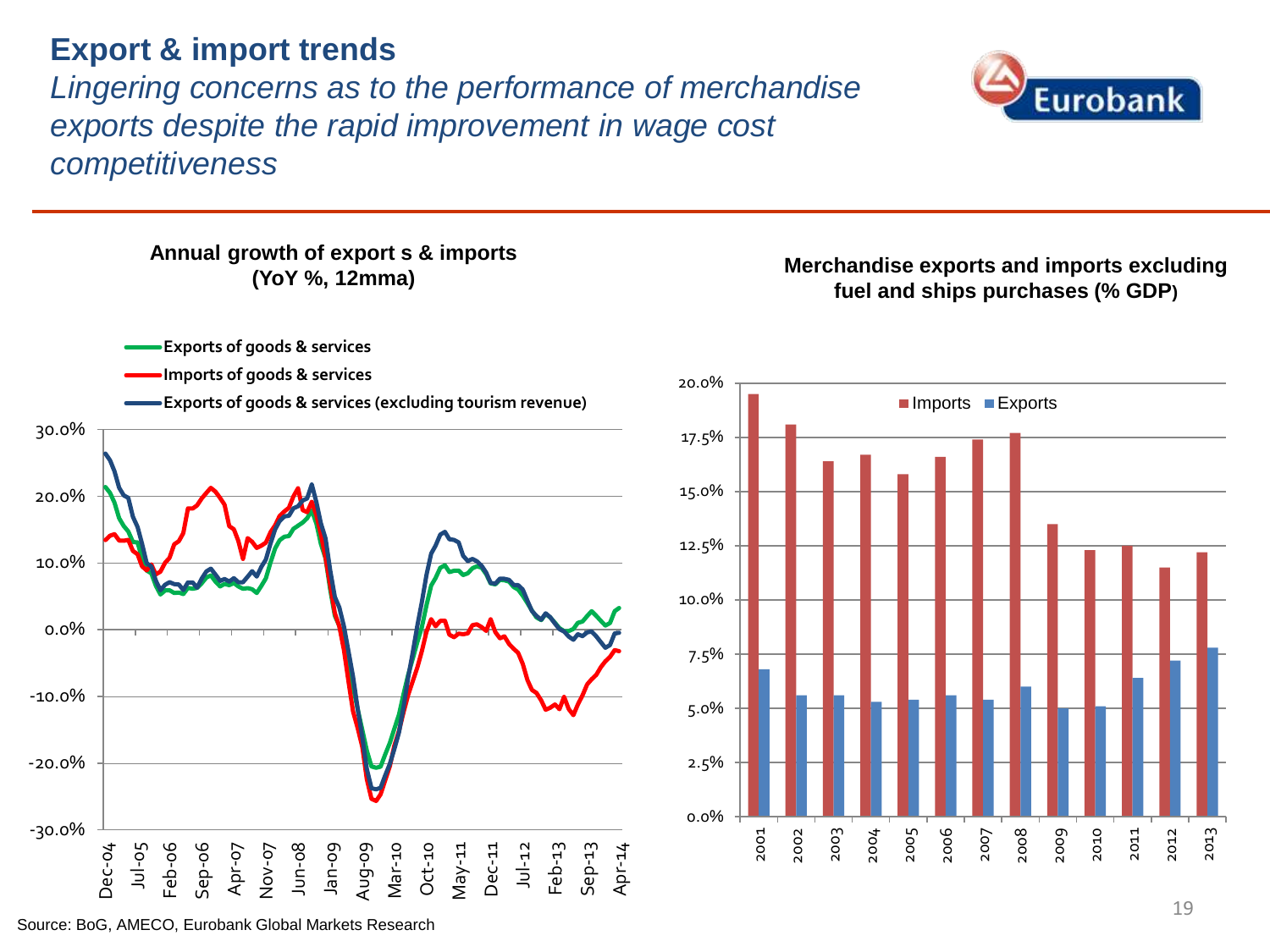**Wage adjustment has fully offset the wage cost-based competitiveness losses accumulated post the EUR entry**  *However, Greece's CPI-based REER remains overvalued by more than 10%*



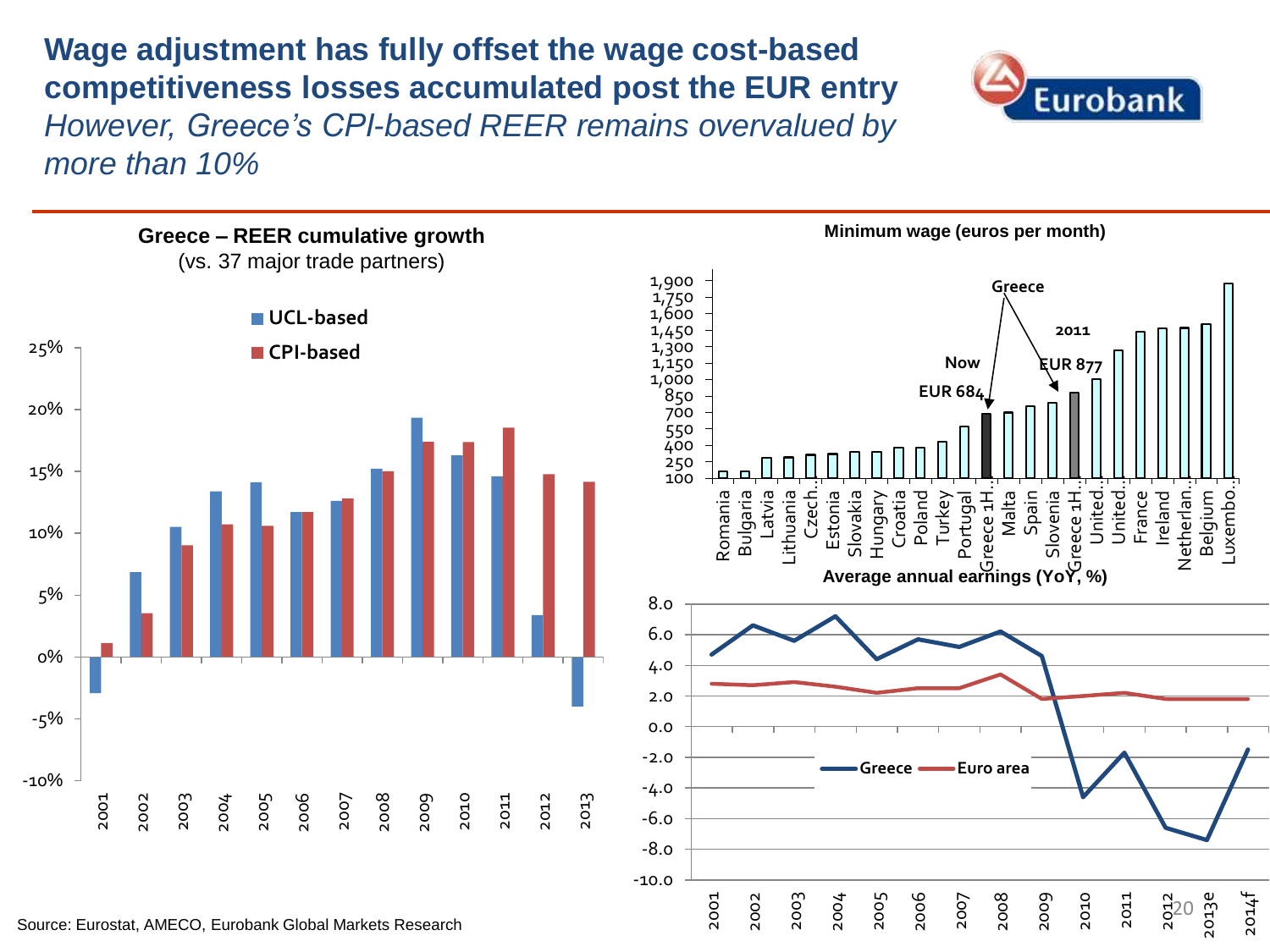### **Greece competitiveness**

2000

1995

 $-330$ 

Source: European Commission

 $\frac{0}{0}$ 

 $\bf{0}$ 

 $-5$ 

 $-10$ 

 $-15$ 

 $-20$ 

 $-25$ 

 $-30$ 

 $-35$ 

-40

 $-45$ 

*Performance vs. major trading partners (39 exporter EU & OECD countries as well as 56 others including emerging market economies)* 

#### **Estimate of the Greek sector competitiveness Estimate of the Greek competitiveness gap by year (%)**

Transport services

Tourism

Source: European Commission



2008

 $-35.5$ 

2009

 $-40.5$ 

2005



# **Eurobank**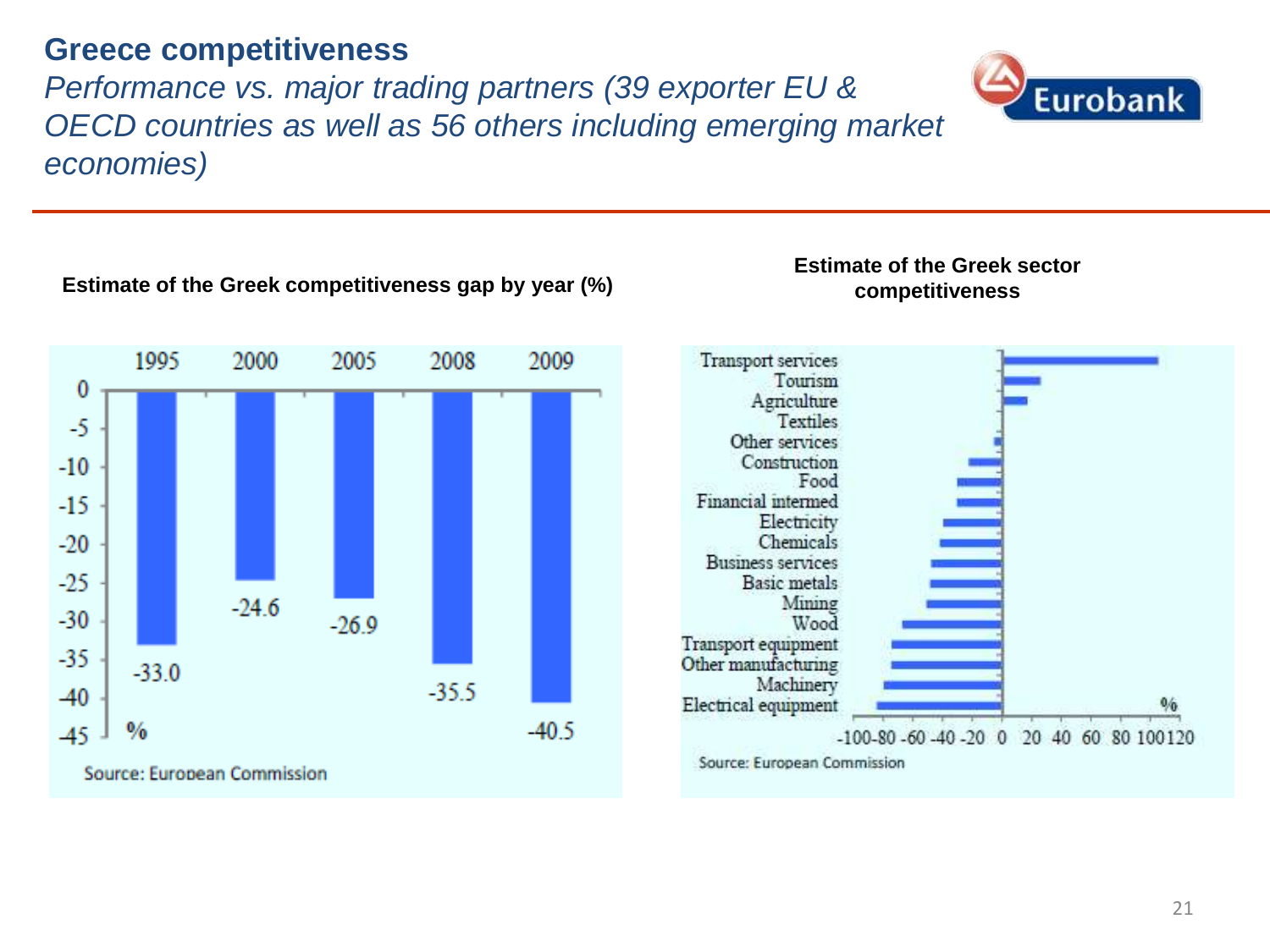

### *Summary of views*

- $\checkmark$  domestic financial conditions improving; deposit rates record significant decline since mid-2012 peak; loan rates ease, though to a lesser extent than deposit rates
- $\checkmark$  banking system reduces dependency on ECB liquidity measures; ELA funding close to zero
- $\checkmark$  domestic banking system fully-recapitalized, enjoying strong Core Tier 1 capital ratios and unique market structure (4 systemic banks controlling more than 95% of loans base)

### *Risks*

initial bounce in deposit inflows post the June-2012 election discontinued (still down > 30% from peak)

supply-side constrains risk credit-less recovery (EU-wide phenomenon)

NPLs resolution remains a challenge for the domestic banking system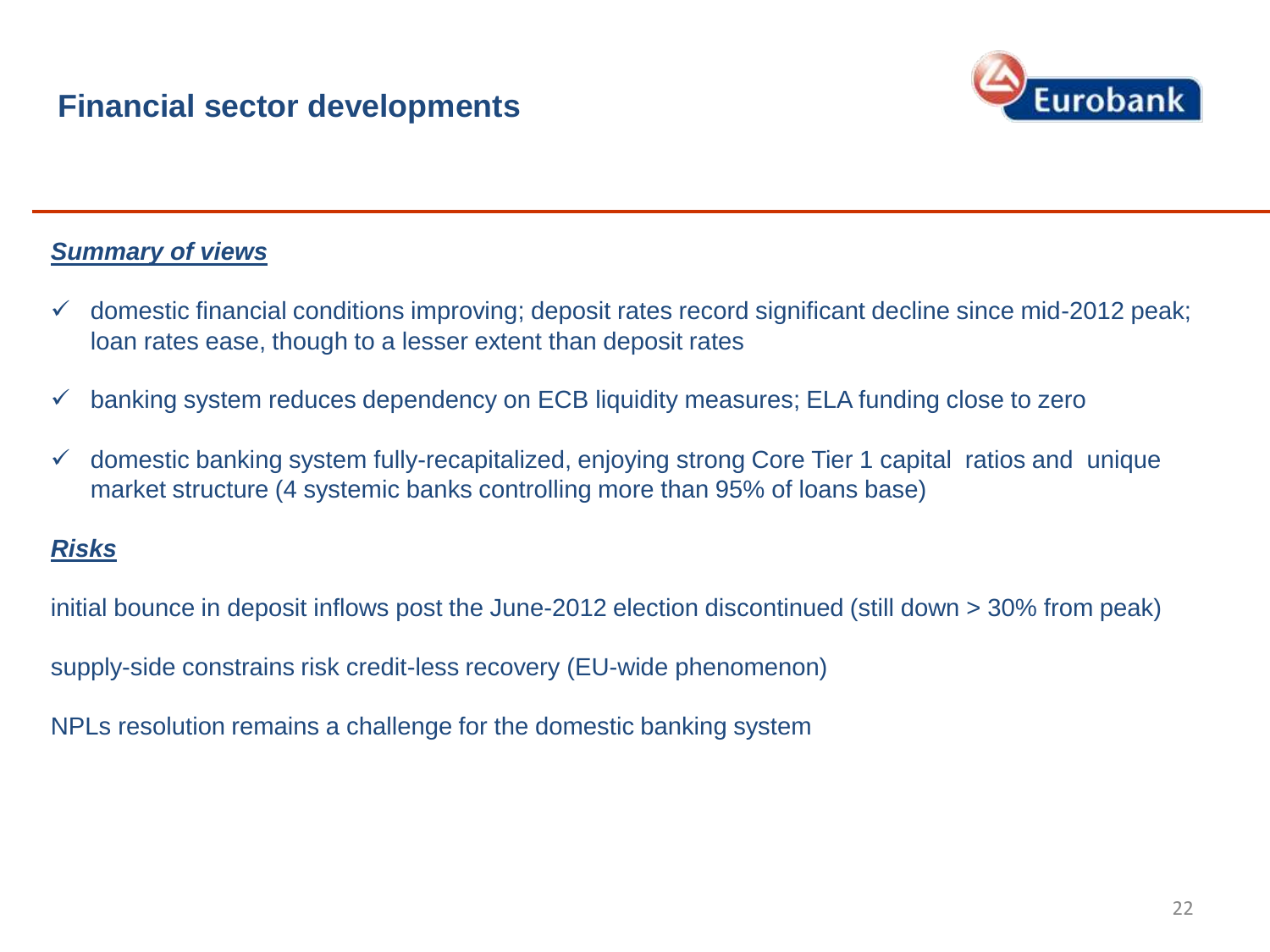**Bank recapitalization, gradual normalization of domestic liquidity conditions should allow switch to positive credit creation from 2015/16 onwards \*, \*\***



### **Interest rates on new euro-denominated deposits with agreed maturity up to 1 year (ppts)**



### **Eurosystem funding to Greek banks**  (outstanding amounts in EURbn)



Source: BoG, Eurobank Global Markets Research Source: BoG, Eurobank Global Markets Research

**(\*) Eurobank's Monetary Policy Transmission Mechanism Model (Panel Study)**: A 1ppt increase in domestic bank loan growth relative to the cross-section average of the PIIGS economies causes, after a quarter, a rise of between 0.2ppts and 0.47ppts in Greece's real GDP growth above the respective cross-sectional average.

**(\*\*) Eurobank's Greece SVAR model:** A decline in the average Greek bank loan interest rate by 1ppt can lead to a cumulative boost in real GDP growth by around 0.3ppts over a 4-quarter period.

**Source:** P. Monokroussos & Thomakos D. (2013a) "Monetary Policy Transmission Mechanism & Bank Lending Channel in the euro area – Greece Case Study"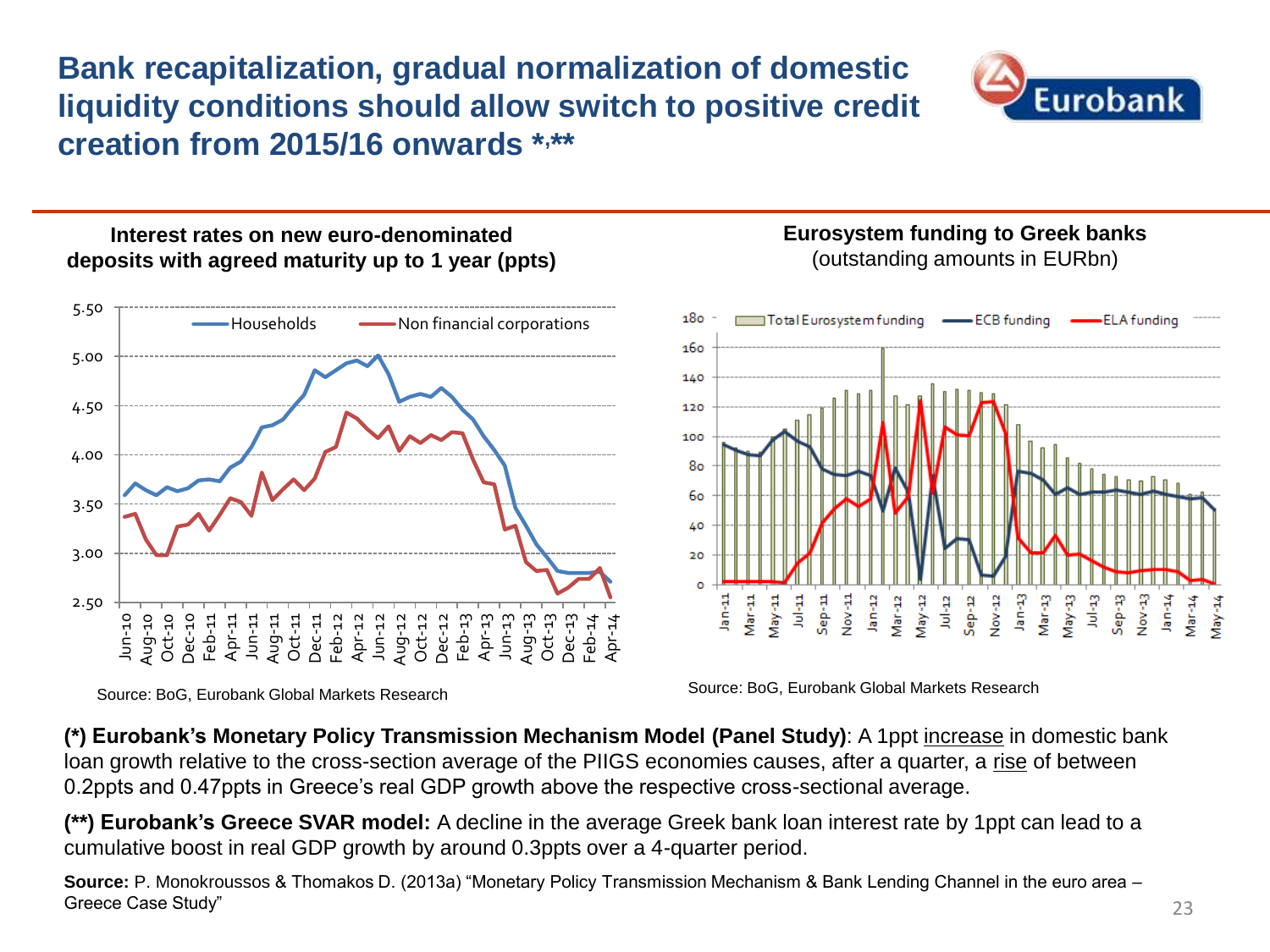# **Rise in Greek NPLs ratio due to recession, rather than bank lending practices**

*Of total NPLs 60% corporate (SMEs); 16% consumer; 24% mortgages* 





**Eurobank** 

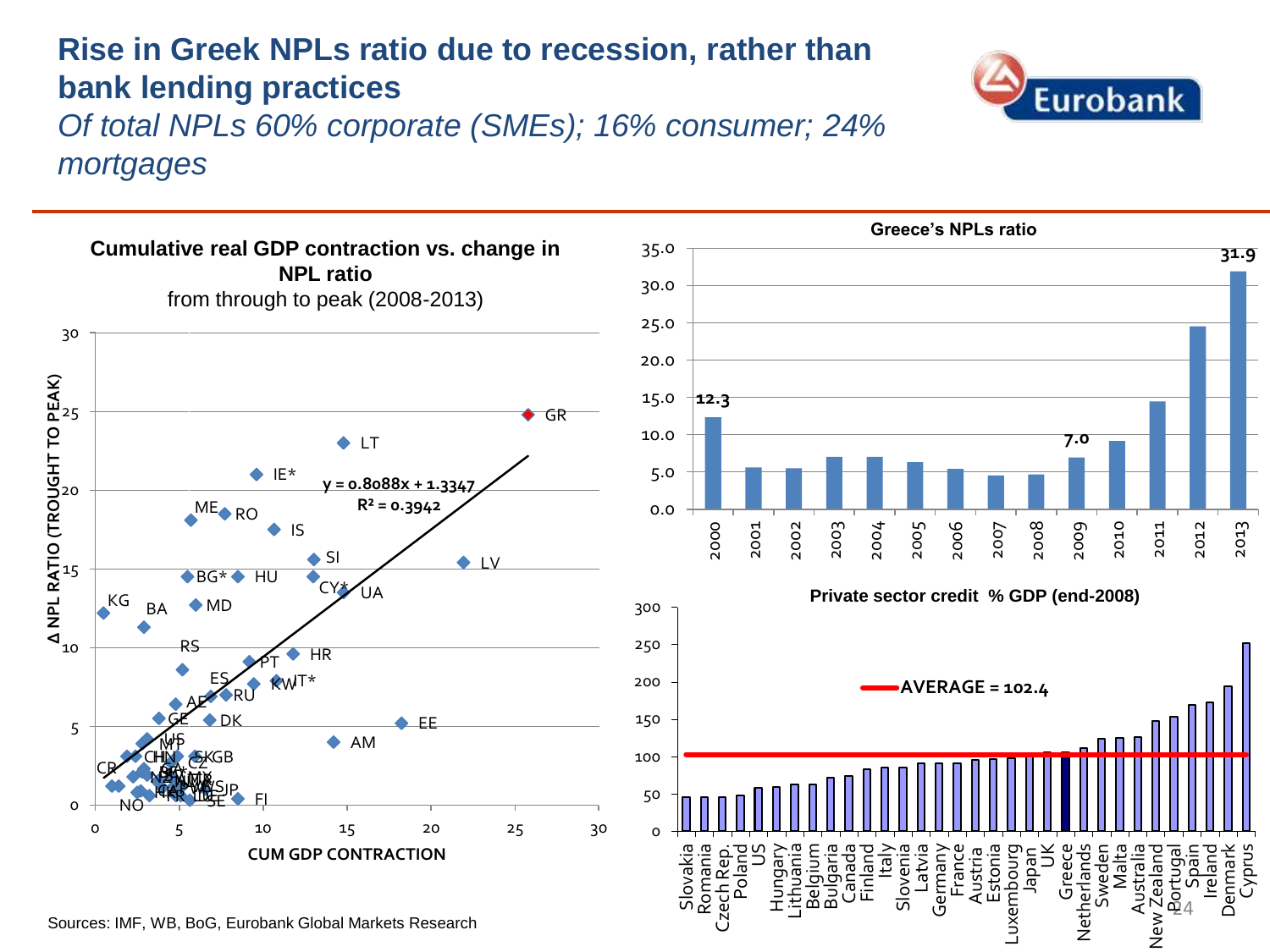# **Political environment, progress on structural reforms & upcoming troika review**



### *Summary of views*

- $\checkmark$  coalition majority may rise further in the upcoming presidential vote
- $\checkmark$  a number of steps have been taken in fulfilling privatisation targets
- $\checkmark$  prior actions to the June 2014 EFSF loan disbursement fulfilled
- $\checkmark$  Negotiations in the context of next troika review unlikely to conclude before year-end

### *Risks*

Lingering political jitters & reforms fatigue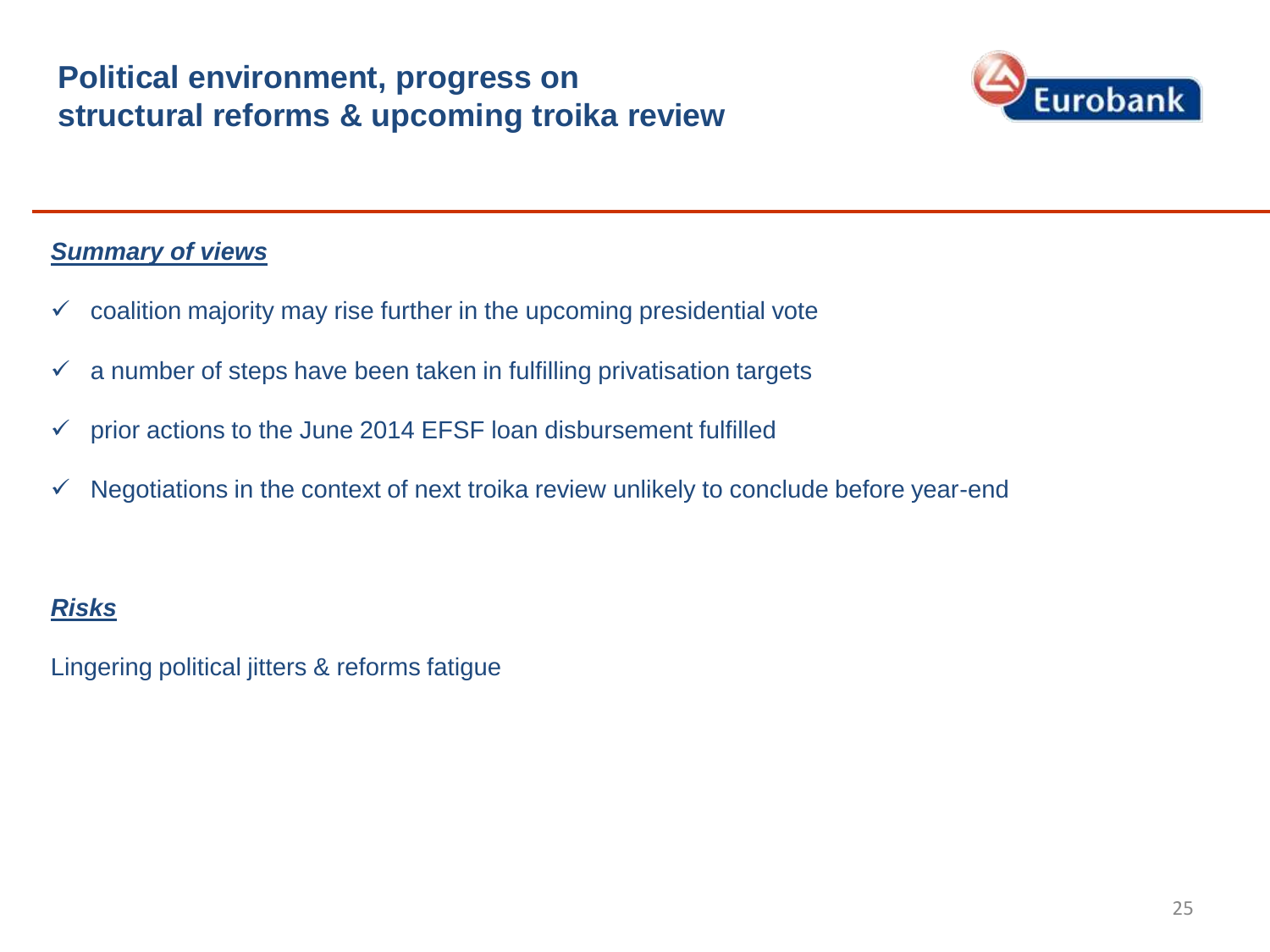# **Ruling coalition controlling slim parliamentary majority**

*Majority of at least 180 in-favor votes needed for the upcoming election of the President of the Hellenic Republic*

 $\checkmark$  **Ruling coalition** currently controls 2-seat majority in the 300-seat Parliament.

### **Constitution of Greece (***Article 32, paragraphs 3 & 4***)**

- *The vote for the election of the President of the Hellenic Republic should take place at least one month before the expiration of the tenure of the incumbent (i.e., 2 February 2015). The relevant procedure incorporates three separate ballots in Parliament.*
- *In the first two, a 2/3 rd majority of the total 300 MPs is required (i.e., 200 in-favor votes). If both fail to produce a decisive outcome, a third ballot takes place where a majority of 3/5 th is needed (i.e., 180 in-favor votes).*



### **125 71 27 13 16 13 12 17 6**  $N.D.$ SY.RIZ.A. PA.SO.K. ■Independent Greeks Golden Dawn **Democratic Left**  $K.K.E.$ ■ Independent Democratic Parliamentarians ■Independent MPs Source: Ministry of Internal Affairs



**Allocation of seats in the Hellenic Parliament**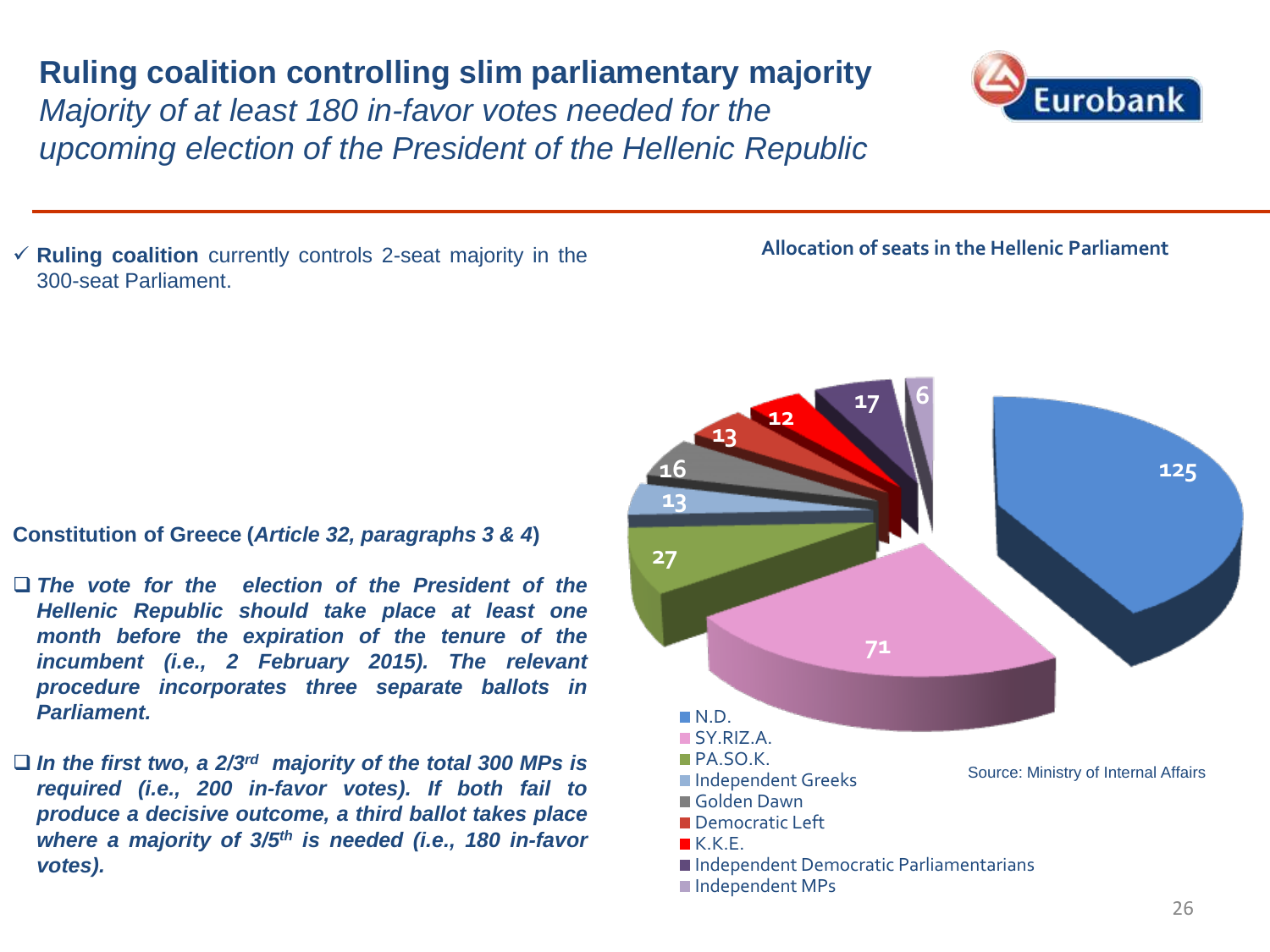## **Privatisation program**

# *Progress so far & issue on the agenda in the upcoming program review*

### **Even if with delays, a number of steps have been taken in fulfilling privatisation targets**

- **—16 privatisation projects already completed,** *e.g.* sale of 33% of Emma Delta, sale of 66% of DESFA
- **— 16 privatisation projects currently in progress,** *e.g.* sale of 67% of Piraeus Port (country's largest port complex)
- **—16 privatisation projects currently under preparation,** *e.g.* Public Power Corporation S.A, Hellenic Petroleum
- —**out of a target of 1,000,** ca 950 commercially-viable real estate assets have already been transferred to HRADF; more than **80,000 real estate assets** have been initially assessed (currently, under the management of line ministries and the Public Properties Company)
- **relevant law amended** to improve governance of HRADF

**Steps that need to be taken** 

- **Strengthen governance regime** of the privatization plan
- **Bring forward** privatisation revenues





### **Greece: Privatization Proceeds (2011-2020)**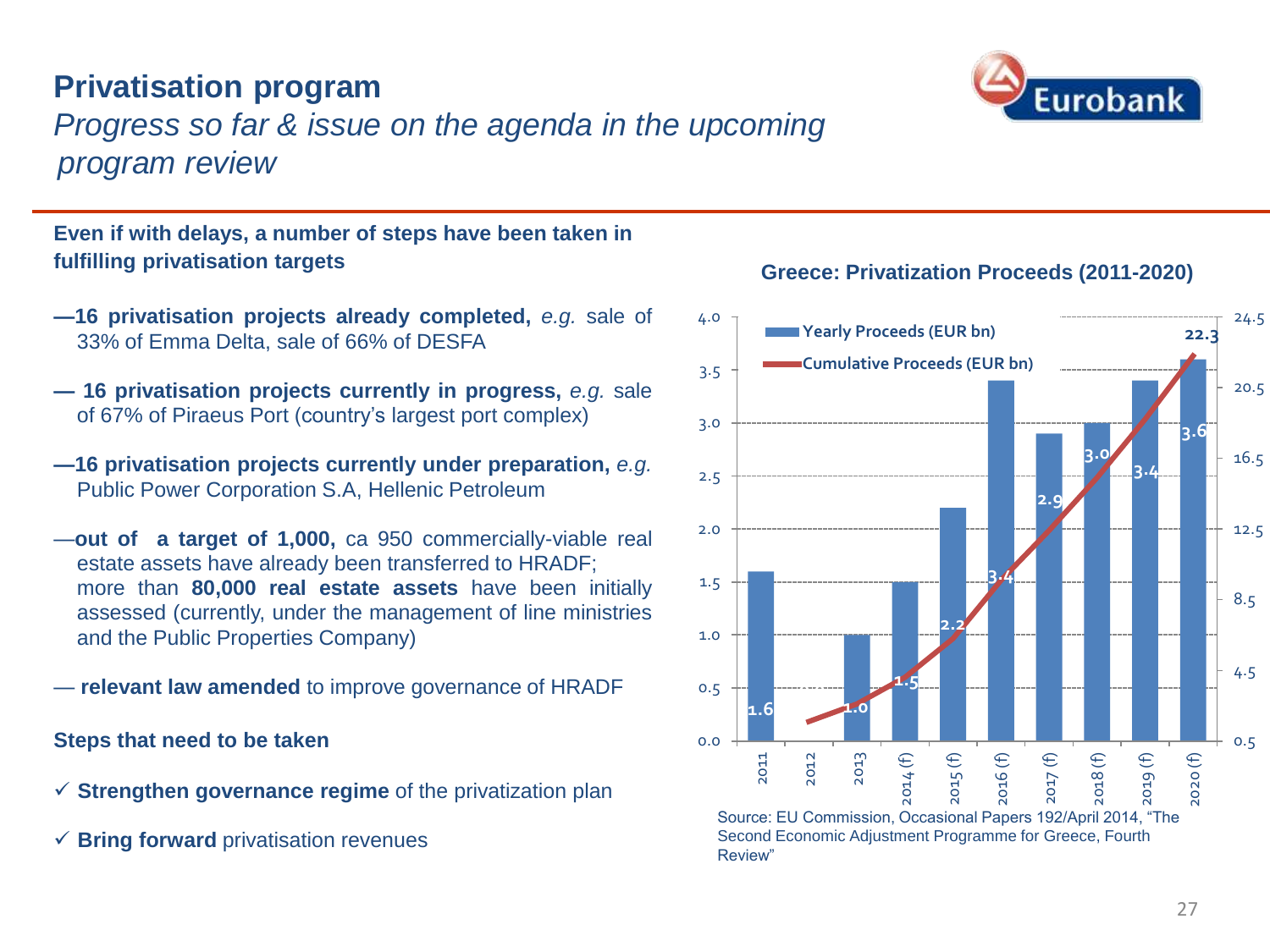

# *Prior actions to the June & July 2014 EFSF tranches*

| June 2014 EFSF tranche (€1bn)                                                                                      | Completed                | <b>Pending</b> |
|--------------------------------------------------------------------------------------------------------------------|--------------------------|----------------|
| Adoption of outdoor trade law                                                                                      |                          |                |
| Adoption of investment licensing & spatial planning laws                                                           |                          |                |
| Issuance of ministerial decree for integration of debt collection to tax administration                            | $\sqrt{ }$               |                |
| Update of nuisance charges list                                                                                    | $\sqrt{}$                |                |
| Adoption of code of conduct for members of Government                                                              | V                        |                |
| Adoption of legislation entailing reduction in the average profit margin of pharmacists (to 15.7% from 19%)        |                          |                |
| Adoption of legislation for non-insured citizens' access to diagnostics centers and use of medicines               | V                        |                |
| July 2014 EFSF tranche (€1bn)                                                                                      | <b>Completed Pending</b> |                |
| Adoption of legislation on political parties' funding and on declaration (and monitoring) of their assets          |                          | V              |
| Adoption of administrative burden legislation                                                                      |                          |                |
| Abolishment of third party taxes recorded as auxiliary funds revenue                                               |                          |                |
| Clearance of State arrears to PPC and adoption of law for the establishment of "Small PPC"                         | $\sqrt{ }$               |                |
| Adoption of forestry law                                                                                           |                          |                |
| Adoption of legislation allowing merger of all supplementary pension funds into ETEA                               |                          |                |
| Legislation for implementation of "No Deficit Clause" & sustainability formulas to all funds not currently in ETEA |                          |                |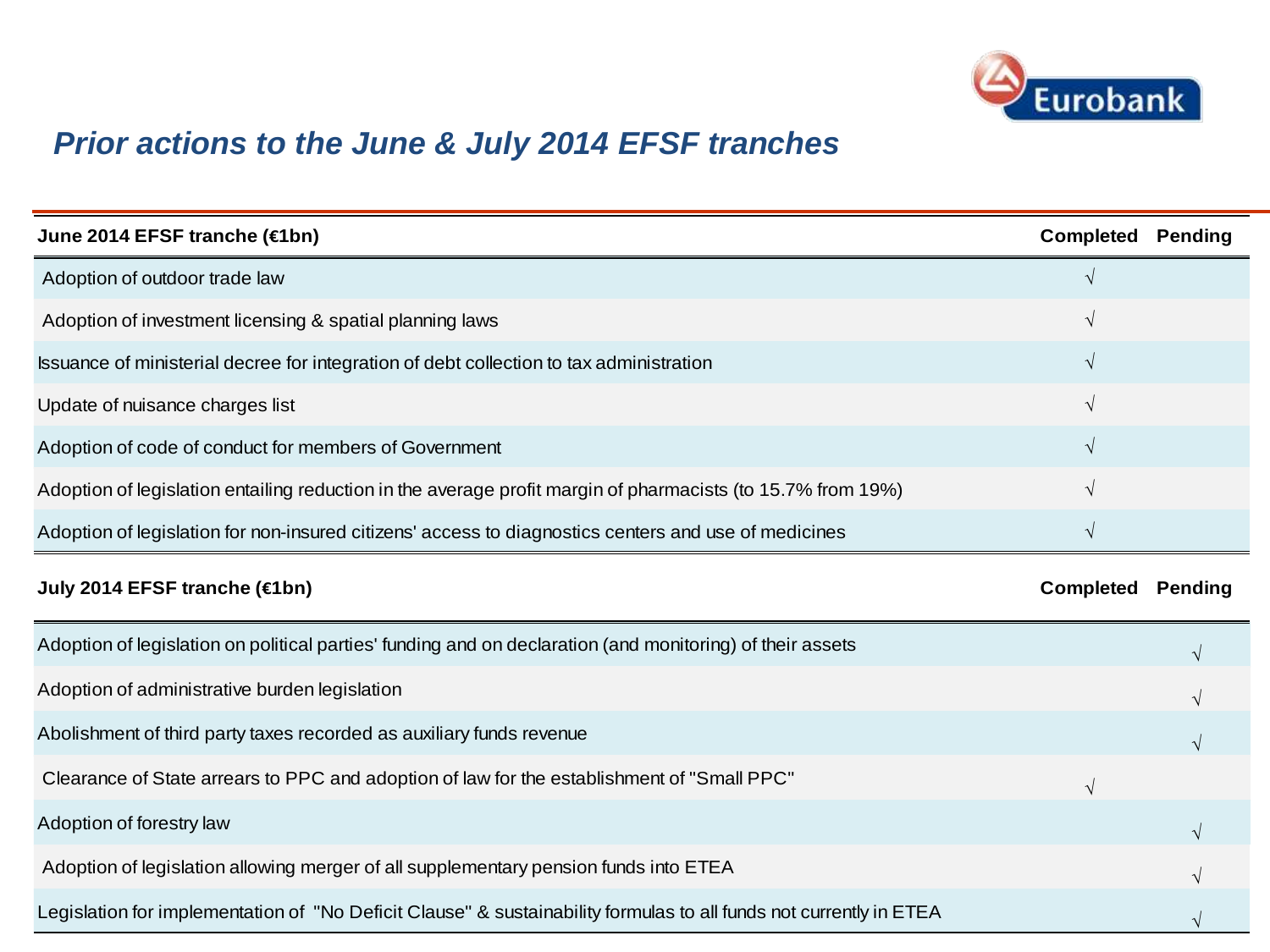

### **Key issues on the agenda**

Measures for the coverage of projected fiscal gaps *(1.0%-of-GDP in 2015 & 0.75%-of-GDP in 2016)* 

Measures for the coverage of projected financing gap (H2 2015 & 2016)

Labor market reform *(collective dismissals, industrial actions)*

Public sector reform *(8k-10k additional layoffs by end 2014, other)*

Assesment of the privatisation program *(e.g.issuance of a list of pending actions required for the privatisation of key State entities; (ii) completion of an asessment of the management and board members of companies in the HRADF portfolio)*

Framework for strengthening/restructuring domestic banking system *e.g., (i) BoG approval of the capital-raising plans addessing the adverse scenario already submitted by domestic banks; (ii) review of personal and corporate insolvency laws*

Regulatory framework of product and services markets *(e.g.review of over-the-counter medicine prices & liberalisation of their retail channels)*

Review of medical/pharmaceutical spending *(e.g. publication of list of medicine prices based on the lowest prices in three EU member States)* 

Source: EU Commission (April 2014), IMF Country Report No. 14/151 (June 2014), MTFS (2015-2018), Eurobank Global Markets Research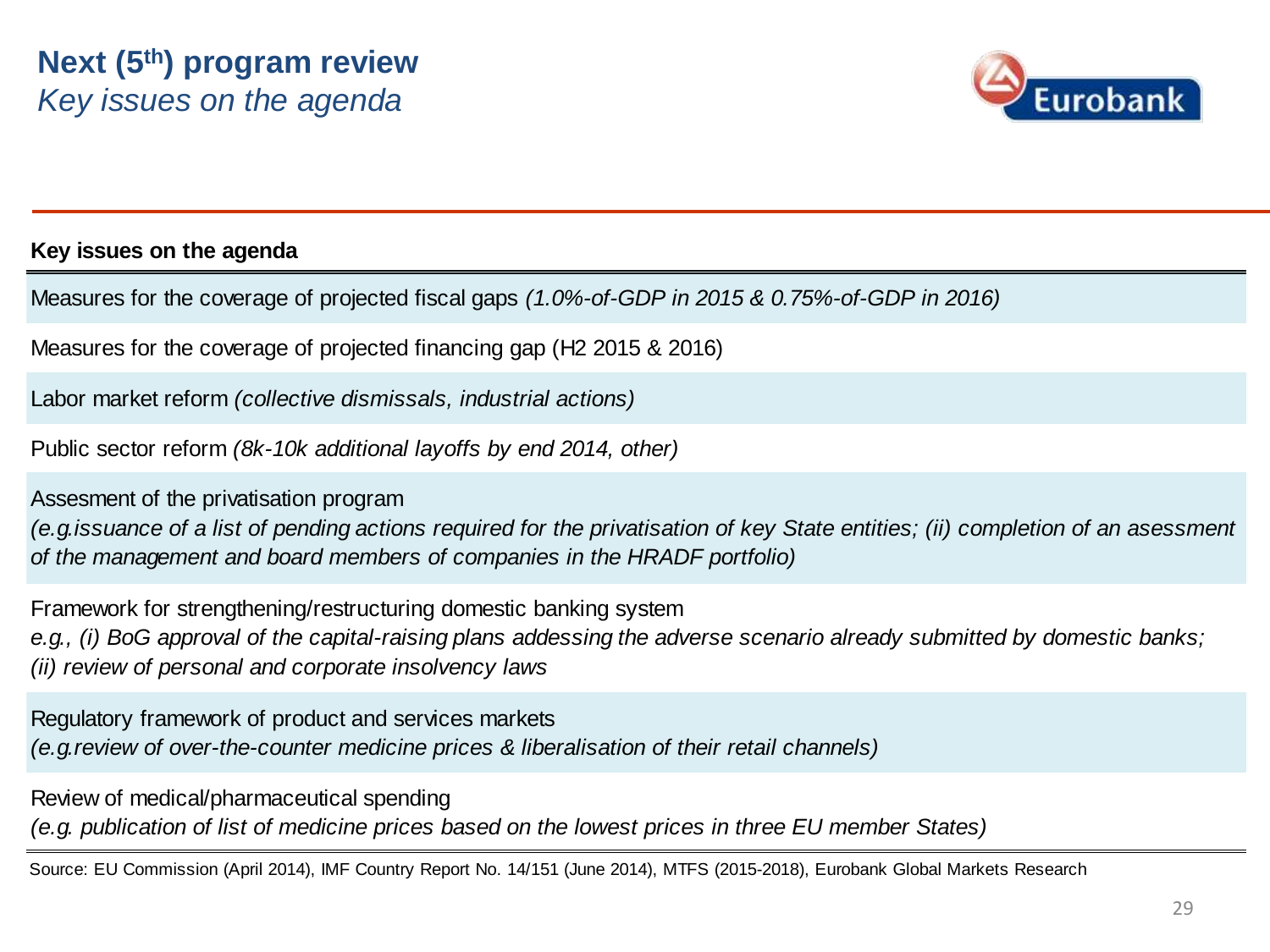

### [www.eurobank.gr/research](http://www.eurobank.gr/research)

#### **DISCLAIMER**

This report has been issued by Eurobank Ergasias S.A. and may not be reproduced in any manner or provided to any other person. Each person that receives a copy by acceptance thereof represents and agrees that it will not distribute or provide it to any other person. This report is not an offer to buy or sell or a solicitation of an offer to buy or sell the securities mentioned herein. Eurobank and others associated with it may have positions in, and may effect transactions in securities of companies mentioned herein and may also perform or seek to perform investment banking services for those companies. The investments discussed in this report may be unsuitable for investors, depending on the specific investment objectives and financial position. The information contained herein is for informative purposes only and has been obtained from sources believed to be reliable but it has not been verified by Eurobank. The opinions expressed herein may not necessarily coincide with those of any member of Eurobank. No representation or warranty (express or implied) is made as to the accuracy, completeness, correctness, timeliness or fairness of the information or opinions herein, all of which are subject to change without notice. No responsibility or liability whatsoever or howsoever arising is accepted in relation to the contents hereof by Eurobank or any of its directors, officers or employees.

Any articles, studies, comments etc. reflect solely the views of their author. Any unsigned notes are deemed to have been produced by the editorial team. Any articles, studies, comments etc. that are signed by members of the editorial team express the personal views of their author.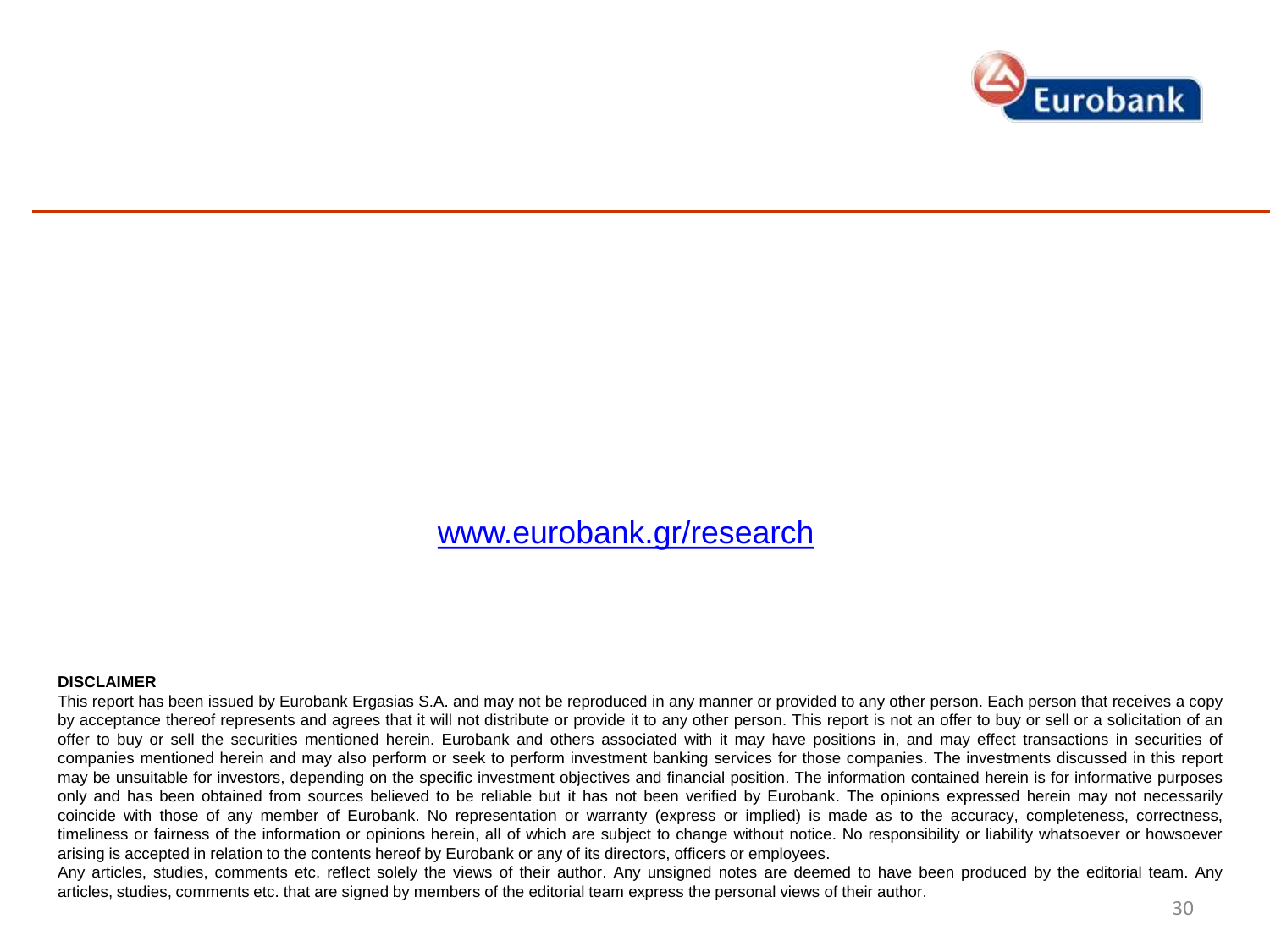

### *Strategies sought for the full coverage of the financing gap over the next 12 months*

re-access to international capital markets

intra-general government borrowing through short-term repo operations (*up to € 3 bn* )

use of idle resources available in other parts of general government for liquidity purposes

buyback by Pireaus Bank and Alpha Bank of preference shares from the State (*€1.7bn* )

rollover of 5-yr government bonds owned by the National Fund for Entrepreneurship and Development (ETEAN) that mature in August 2014 (*€1.5bn- € 0.43bn* )

utilisation of the HFSF buffer (ca €11.3bn) after substracting from it any amounts needed to cover potential capital shortfalls in the domestic banking system identified by a new EU-wide stress test, scheduled to be completed by end- October 2014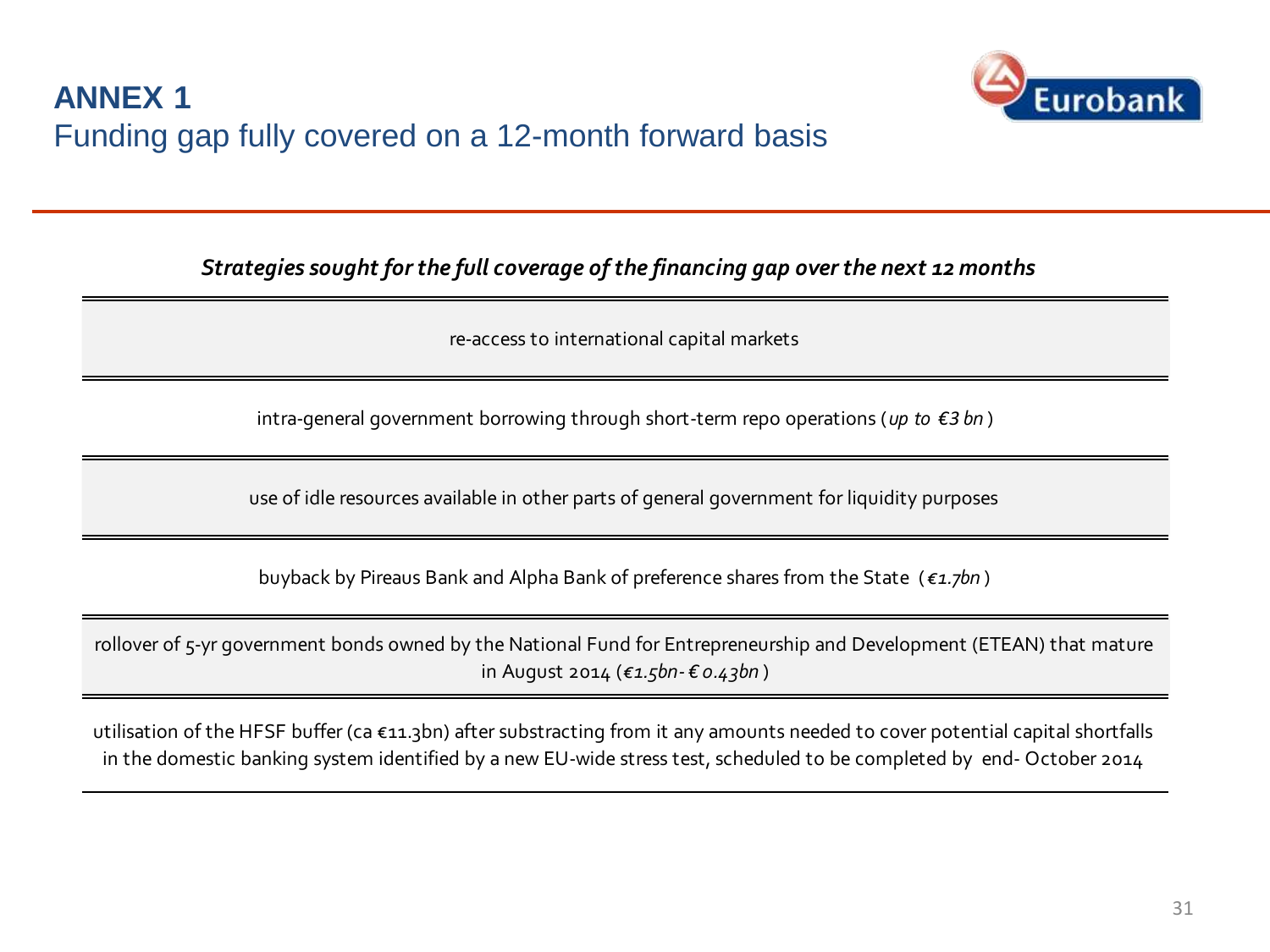

# **ANNEX 2** Greece – Disbursements under 2nd adjustment program (EURbn)

|             | Loan tranches disbursed so<br>far under 2 <sup>nd</sup> adjustment<br>program | <b>Pending EFSF loan tranche</b><br>following completion of $4^{th}$<br>program review (subject to<br>fullfilment of certain milestones) | Future disbursements                              | <b>Total disbursements</b><br>under 2 <sup>nd</sup> adjustment<br>program |
|-------------|-------------------------------------------------------------------------------|------------------------------------------------------------------------------------------------------------------------------------------|---------------------------------------------------|---------------------------------------------------------------------------|
|             | March 2012-mid-July 2014                                                      | August 2014<br>(initially scheduled for July 2014)                                                                                       | September 2014-March 2016   March 2012-March 2016 |                                                                           |
| <b>EFSF</b> | 140.9                                                                         | 1.0                                                                                                                                      | 2.9                                               | 144.8                                                                     |
| <b>IMF</b>  | 11.9                                                                          | 0.0                                                                                                                                      | 16.1                                              | 28.0                                                                      |
| Total       | 152.8                                                                         | 1.0                                                                                                                                      | 19.0                                              | 172.8                                                                     |

Source: EU Commission " The Second Economic Adjustment Programme for Greece, 4<sup>th</sup> Review," (April 2014), Eurobank Global Markets Research